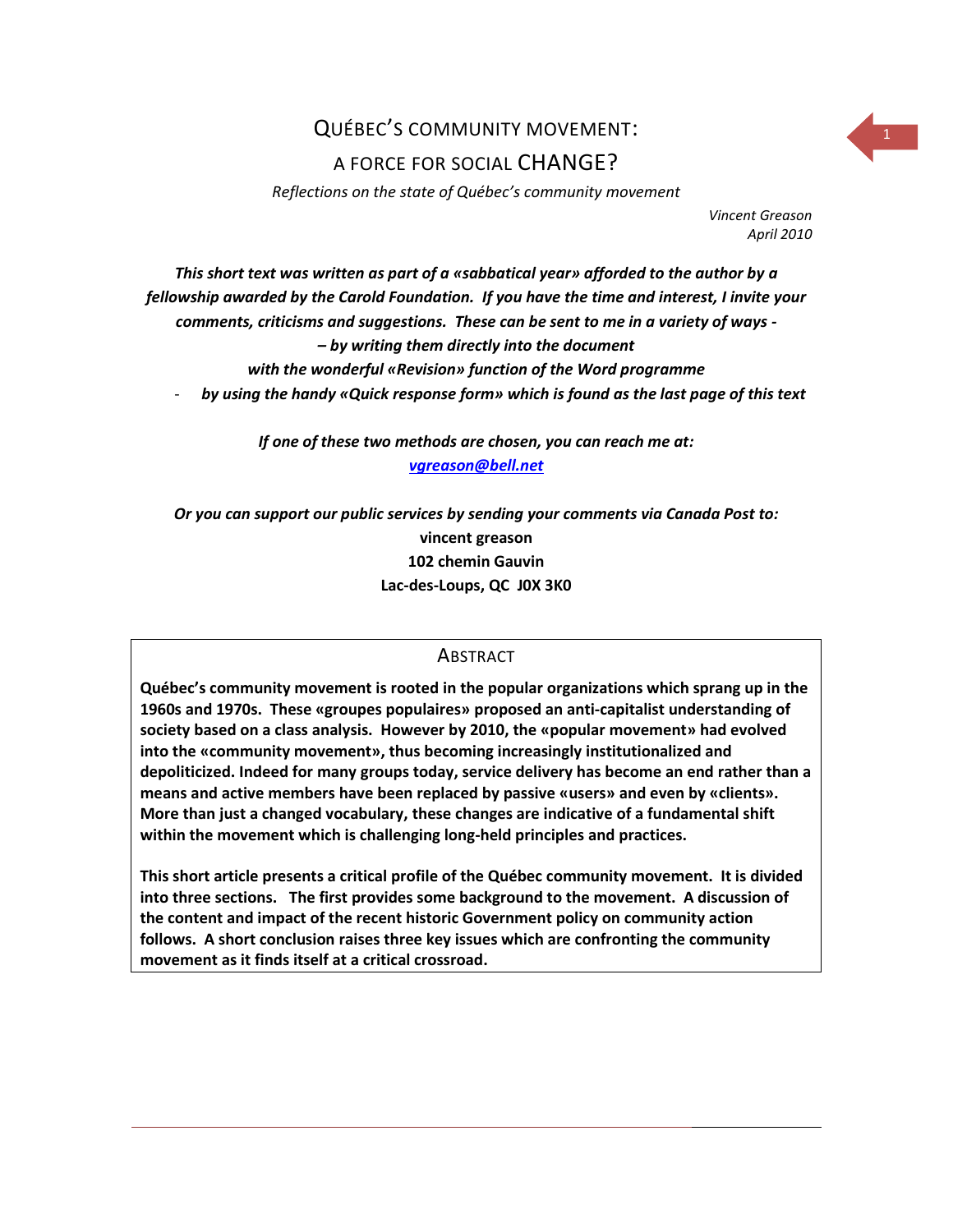### PART ONE

### THE QUÉBEC COMMUNITY MOVEMENT: SOME BACKGROUND.

Québec is a «distinct society». Consequently, the tradition and history of community organization is different from that of the rest of Canada. Ironically, many of the pressures presently weighing upon Québec's community groups are an attempt to force them into a more «North-American» mould.  $^1$ 

The Québec community movement, excluding the social economy sector, is composed of more than 8 000 groups, of which roughly 4 000 identify themselves as «independent» community organizations. Five thousand of these groups have a funding link with the Québec government.  $^{2}$  By definition, all 8 000 groups have an active democratic life, of which the annual general meeting (AGM) is the most important moment. A further 7000 groups and coops make up the social economy sector.<sup>3</sup> In short, different «currents» run through what other jurisdictions call «the third sector», a concept rarely used in among Québécois activists and for which nuances need to be drawn if it is to be applied to Québec.

The Québec Government recognizes the importance of making distinctions in its dealings with community organizations. In its recent policy paper, it distinguishes between **«independent»** organizations and other forms of community-based groups, such as foundations, cooperatives, economic community development initiatives, the «voluntary sector» and social economy enterprises. Certain forms of «third sector» intervention are explicitly excluded from its policy.  $^{4}$ 

The community action movement is rooted in a more politicized tradition.<sup>5</sup> Inspired by the liberation struggles of different peoples with whom Québécois activists have long felt an affinity (Palestine, Cuba, Nicaragua, Chile...), as well as their own sense of national oppression and identity<sup>6</sup>, the early community movement, organized in «groupes populaires», defined itself as a force for social change. The groups making up the movement included citizen's committees, tenant's groups, neighbourhood day care centres and grocery stores, budgetary counseling groups (ACEF), literacy groups, unemployed and injured worker's groups, etc. . The early discourse of this milieu was anti-capitalist and included an explicit social class analysis. **7**

 $\overline{a}$ 

 $<sup>1</sup>$  The recent explosion of the «social economy» sector is just one of the pressures to «North-</sup> Americanize» Québec's community sector. While some attempt to link the social economy to the community sector, its «market logic» is actually quite foreign to community action. This same attempt to introduce the market logic to community groups may be seen in the new federal **Not-For-Profit Corporations Act** and will probably be reflected in a similar Québec law that is expected in 2010.

<sup>2</sup> [http://142.213.167.138/bd\\_recherche/portrait/formreporg.asp](http://142.213.167.138/bd_recherche/portrait/formreporg.asp) Site visited on March 29, 2010.

<sup>&</sup>lt;sup>3</sup> <http://www.chantier.qc.ca/> Visited on 24-03-2010

<sup>4</sup> Québec ( 2001) , *Community Action: A crucial contribution to the exercise of citizenship and the social development of Québec,* p 21

 $^5$  See Favreau (1989), p 19ff and Jetté (2008), p. 44 ff.

<sup>6</sup> One obvious example is Pierre Vallières (1971), *White Niggers of America*. Without claiming that Vallières was a community activist in the 1960s (he was a journalist), his finished his days as the editor of *Recto-Verso,* a progressive community magazine. Other examples would include the importance of liberation theology and the impact of Paulo Freire on the development of popular education in Québec.

<sup>&</sup>lt;sup>7</sup> The class analysis was tinged with nationalism as often the capitalists were «English» and the workers, «French».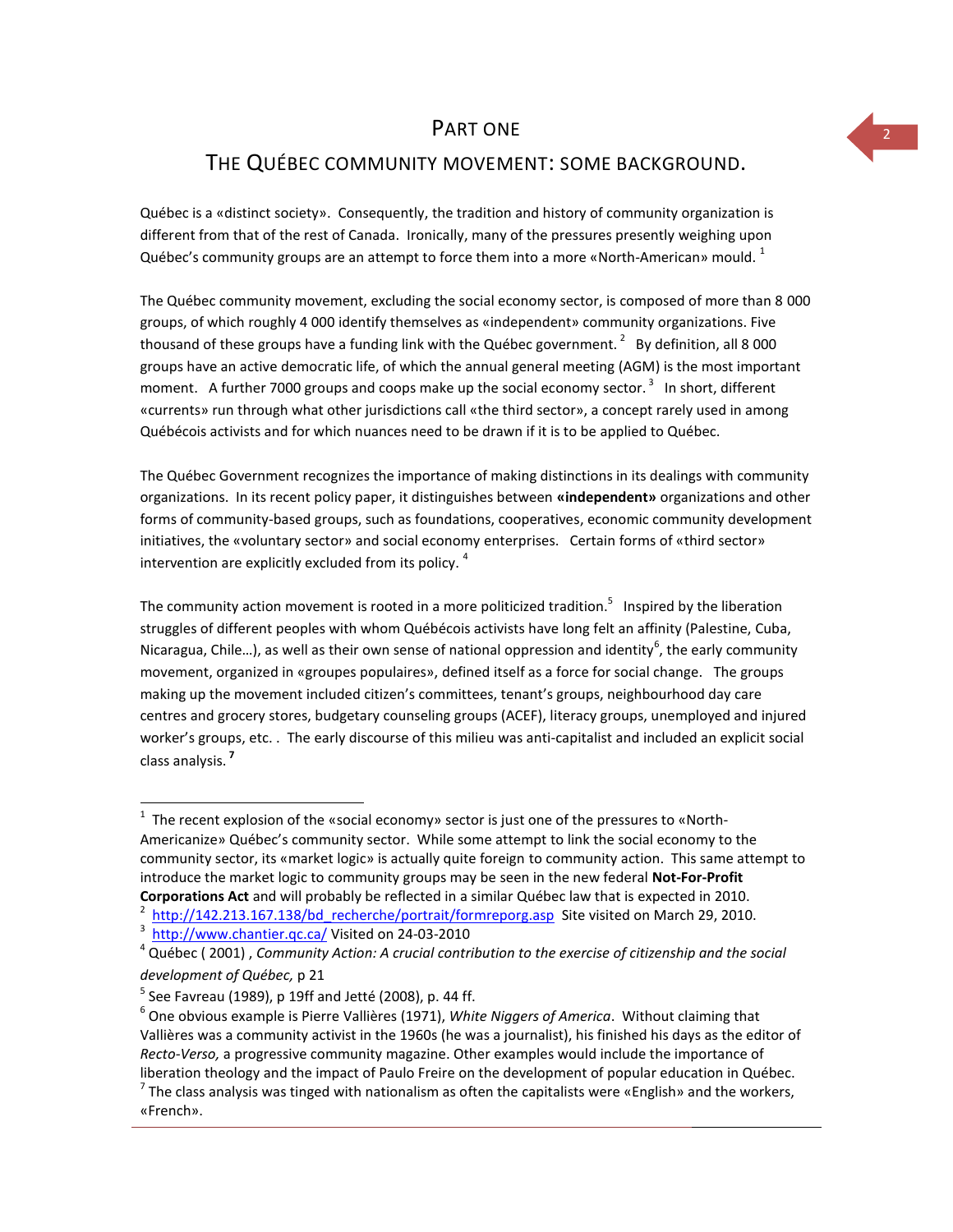A line can be drawn between much of what is progressive in Québec social policy and the struggles waged by the social movement, of which community organizations are an important component.<sup>8</sup> The independent community movement continues this tradition, most recently identifying itself as a social change movement in a formal vote taken at a national meeting. $^9\,$  By definition, an independent community group must be able to demonstrate that it is a force for «social transformation».<sup>10</sup> For their part, popular education groups define themselves as working to change the causes, and not the symptoms, of social inequality and injustice.

Obviously social change can take many forms. In the field of health and social services, alternative citizenbased services were developed by different community action initiatives before they were institutionalized. The much respected, Centres locaux des services communautaires (CLSC) grew out of the citizen's movement. Québec's accessible and public childcare system came into being because of the long-term struggle to universalize the community-based «garderies populaires». A myriad of similar alternative services -in mental health, women's centres, rape-crisis centres, neighbourhood houses- have changed their milieu by responding creatively and non-bureaucratically to citizen-identified needs or to assist disadvantaged populations.

Social change can also take the more conflictual form which is often necessary to defend basic human rights. To this end, many independent community groups have developed rights practices and initiated struggles to improve the working and living conditions of their members and «the society». They have contributed to improving social and economic rights on several fronts: drug insurance for poor people, social housing, access to health care, legal aid, unemployment insurance, universal childcare. The International Women's March (2005), which placed the issue of women and poverty on the political agenda of several countries, came about through an initiative from the Québec women's movement.

Formal recognition of this non-partisan political dimension of community action was attained in 2001 with the creation of a new type of community action group: un *groupe de defense collective des droits*. 11 Translated as «rights advocacy» groups, this category encompasses more than 450 organizations whose principle role is to defend and advance the social and economic rights of Québec citizens. Groups working in this field represent social assistance recipients, tenants, the elderly, people with a variety of handicaps, women, consumers, etc. Most of their public funding comes from an independent, non-governmental source and they fall under the responsibility of a relatively arms-length Secretariat.  $^{12}$  Rights groups are funded to be watchdogs and social critics.<sup>13</sup>

 $\overline{a}$ 

 $^8$  A word on terminology. Québec's «social movement» is a broad term which encompasses different and changing alliances between the trade union, women's, students' and community movements. The «social movement» is strongest when all of these components agree on common actions (as in the *Bread and Roses March* initiated by the women's movement (1995), the fight against Law 102 initiated by the unions (1982) or the struggle against the Charest government's «re-engineering policy» (2004-5).

<sup>9</sup> Comité aviseur de l'action communautaire autonome (1996)*.*

 $10$  Québec (2004b), section 3.

 $11$  Québec (2001), p. 28.

<sup>12</sup> Funding comes from the *Fonds d'action à l'action communautaire autonome*. This fund, independent of Government revenues, is composed of 5 percent of the profits of Québec's casino network. Rights groups fall under the responsibility of the *Secrétariat à l'action communautaire autonome et aux initiatives sociales (SACAIS)*. Created in 1995, this secretariat was originally an independent government agency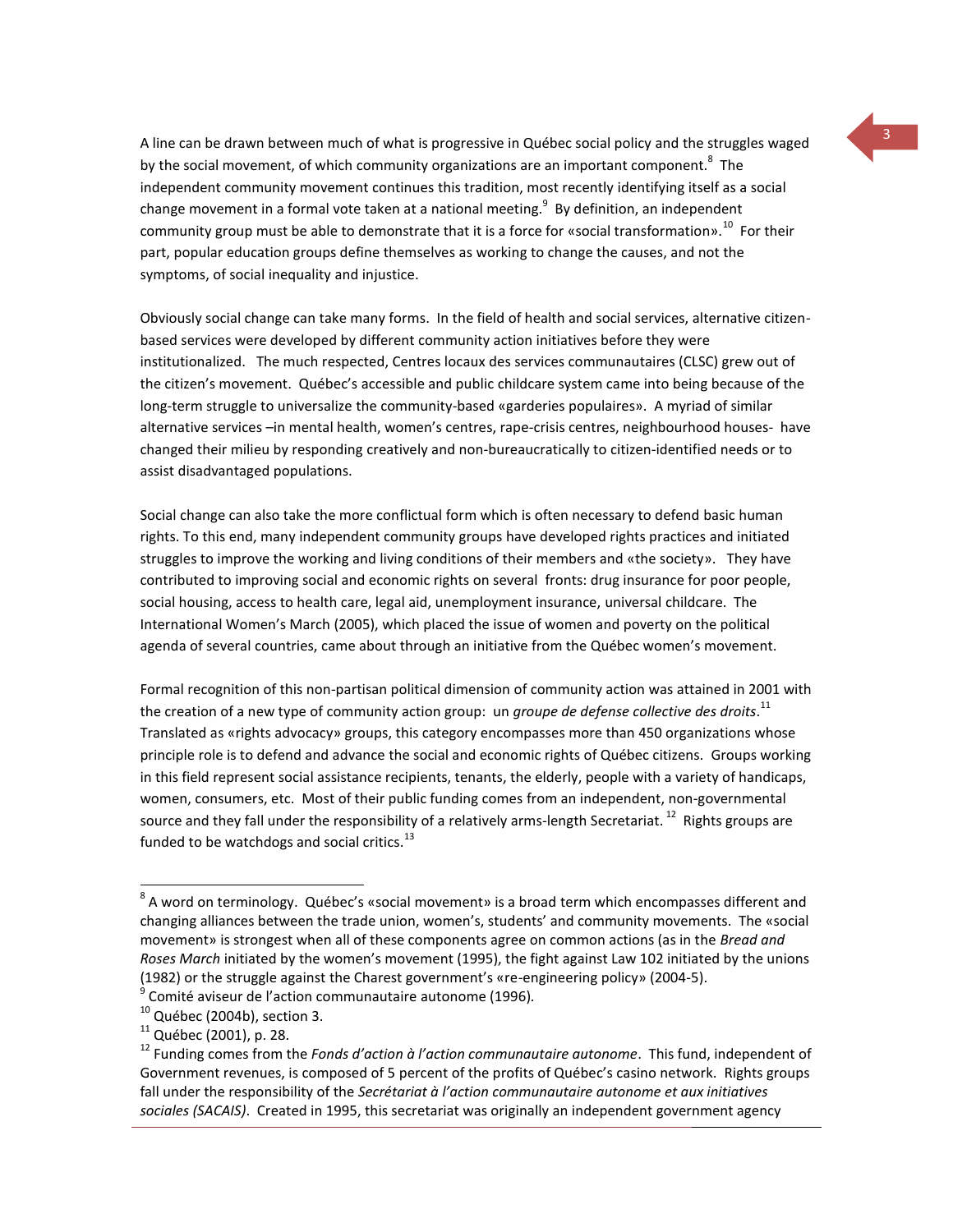Coalitions (*Regroupements*) also receive State support. Whereas, in *québécois*, a «coalition» generally means an entity which is cross-sector (community- trade union, for example) or ad-hoc (on an issue basis), a *regroupement* is a permanent federation of groups , organized either sectorally (housing, women's centres, single parents, etc.) or territorially (regionally or locally). Within the independent sector alone, more than 100 national sectoral *regroupements* are funded by the Québec government.<sup>14</sup> Further, Québec is divided into seventeen distinct administrative units. Separate regional coalitions representing women's groups, popular education groups, and health and social services groups are funded by the Québec Government which also funds a network of local coalitions, the *corporations de développement communautaire*. Most «base groups» are members of at least one regional coalition and one national coalition. Many have multiple affiliations, representing their different needs and interests. While base groups work directly with the population, coalitions are important for developing critical social analysis , providing support and services to their members and for their role in demanding and negotiating the conditions of their member's funding. Several of the territorial networks are also active representatives of their members in partnerships with different State and private actors.

Finally, this brief overview would not be complete without acknowledging the importance of the health and social service sector which represents about 70 percent of the State's total commitment to community organizations. During the 1990s, this sector expanded exponentially as the Government increasingly involved community organizations in its major reforms through a series of policy initiatives. In fact, this component of the independent community movement has long insisted upon being a part of the decision-making process in the health and social services field. In the 1990s, regional coalitions of community organizations were funded precisely to facilitate community input into local health decisions. Consequently, the conflictual, watchdog role defended by other community sectors (particularly in popular education) was gradually replaced by models of partnership and consultation designed to facilitate the «co-production» of services in the health and social service field.

In other sectors as well, notably employment and community economic development, community organizations have chosen to try to influence public policy from within, rather than criticize it from without. This approach has largely facilitated the arrival of New Public Management (NPM) practices in Québec.

The NPM grows directly out of the neoliberal redefinition of the role of Government and the concept of «public space». For the neoliberals, the role of Government is not to «row», but to «pilot».<sup>15</sup> In this view, the Government coordinates and plans service and programme delivery, but is not in the business of

 $\overline{a}$ 

reporting directly to the Prime Minister's office. It has since been reduced to a department within the Employment and Social Solidarity Ministry.

<sup>&</sup>lt;sup>13</sup> The Framework Agreement (Québec, 2004b) establishes a formal definition of a Rights group. The majority of a rights group's activities must be 1) political (non-partisan); 2) use a popular education approach; 3) promote the mobilization of the population around political issues; 4) present these issues to elected officials or decision makers.

<sup>&</sup>lt;sup>14</sup> A question of terminology. In this text, «national» means Québec-wide. «Federal» is used to refer to «Canadian».

 $^{15}$  The idea was first used by Osbourne, David et Ted Gabler (1996).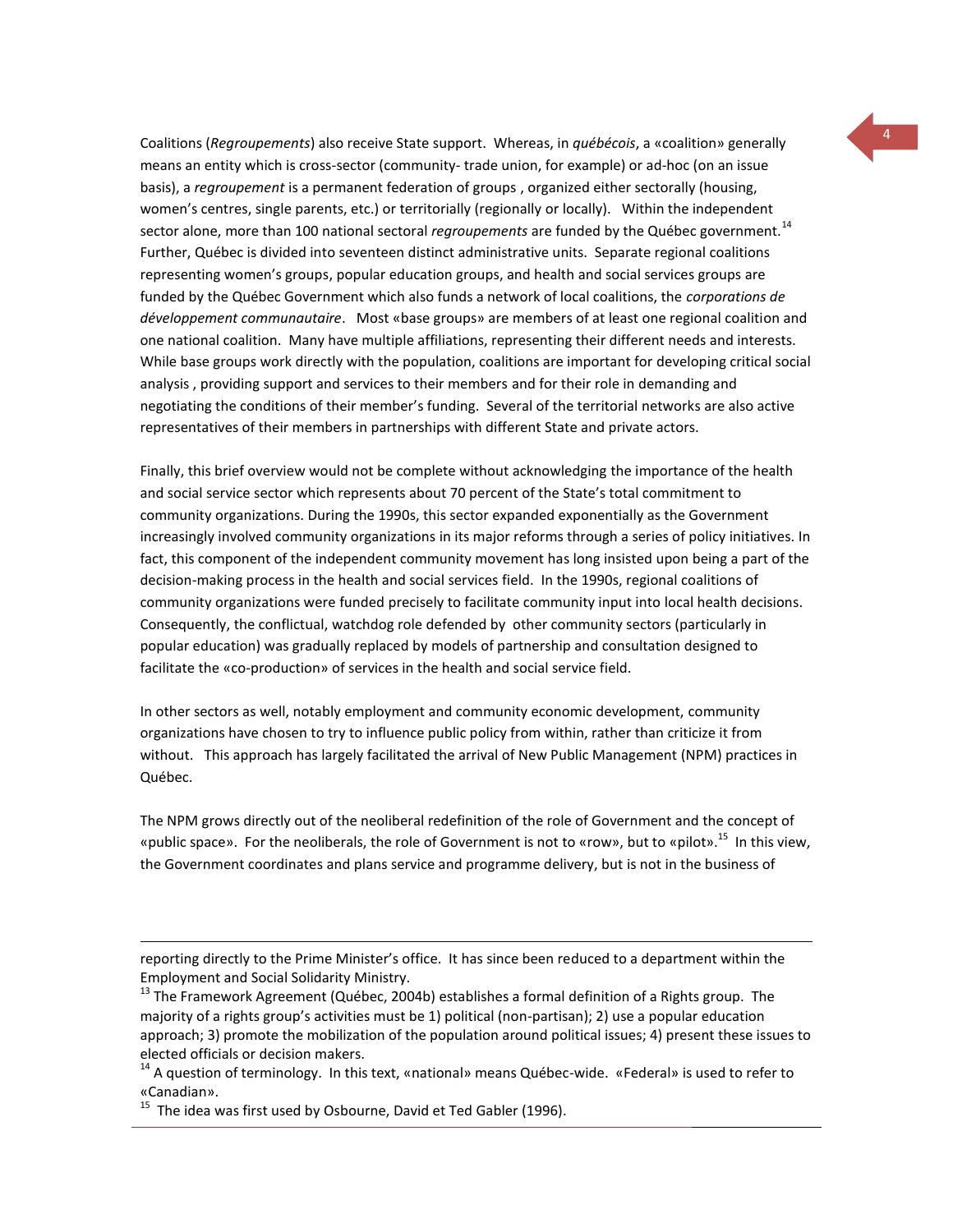direct delivery. Public services are privatized and their delivery becomes the responsibility of third party partners such as municipalities or not-for-profit groups.<sup>16</sup>

NPM is the form of public administration adapted to the neoliberal State. It applies to public administration principles which are imported from the private sector: efficiency, cost effectiveness, value for dollar. Services to be off-loaded to private or community partners are managed through service contracts awarded competitively to providers who can deliver them at the lowest cost. These contracts define the frequency, quality and nature of the goods being bought and sold, and detailed reporting measures are required. In this world view, citizens are perceived as «service consumers» and become the statistics and measurements recorded in reports made to funders.

Those community organizations that have accepted the logic of the State's dismantling to the private sector by becoming its useful partners have also seen their funding increased. Other sectors, either more critical or less useful to the State, become marginalized. It is around this issue – the participation of the community sector in the dismantling of the State – that Québec's community movement is becoming increasingly fractured. More than a question of tactics, this split reflects fundamentally different visions of the role of the State.

### QUÉBEC COMMUNITY SECTOR FUNDING

 $\overline{a}$ 

An obvious way in which Québec differs from the rest of Canada lies in the level of its State funding to the community sector. A double consensus within Québec society can help to explain the origin of this practice of public funding. The first aspect concerns the State's role for ensuring the redistribution of wealth.<sup>17</sup> While public funding of universal social programmes and public services and a multi-tiered and broad-based approach to taxation are generally held to be two forms of wealth redistribution, the State funding of community organizations is considered to be a third form. This first consensus is currently under attack by neoliberal governments, think tanks (Institut économique de Montréal) and journalists (Claude Picher).

The second consensus, directly related to the first, concerns the idea that persons, and groups of persons, excluded from power and influence have the right to express themselves in public debate. Community organizations are seen as vehicles for developing the arguments of this part of the population and for allowing it to gain the skills and experience necessary to make its voices heard. <sup>18</sup> It is in this sense that the funding of community groups can be seen as a form of wealth redistribution. By helping

<sup>16</sup> See Canadian Federation of Municipalities, *Mending Canada's frayed social safety net: The role of municipal governments, March 2010*. Available at: <http://www.fcm.ca/English/View.asp?mp=1297&x=1302> Site visited on April 10, 2010.

<sup>&</sup>lt;sup>17</sup> The Québec State, conceived and equipped for «nation-building», emerged in the 1960s out of the changes brought about by the Quiet Revolution. Consequently, the «Québec State» exists in a way in which the «Ontario State» or the «Saskatchewan State» does not.

 $18$  This is perhaps in «reaction» to the long tradition of Roman Catholic hegemony. Until the Quiet Revolution of the 1960s, the Church's domination of the francophone population was all embracing (health, education, social services) and only sporadically challenged. There was neither «public education», nor «public» libraries (except in English Québec!). But then, who needed a library or education when the parish priest, ably assisted by «The Index», determined what could and could not be read and thought.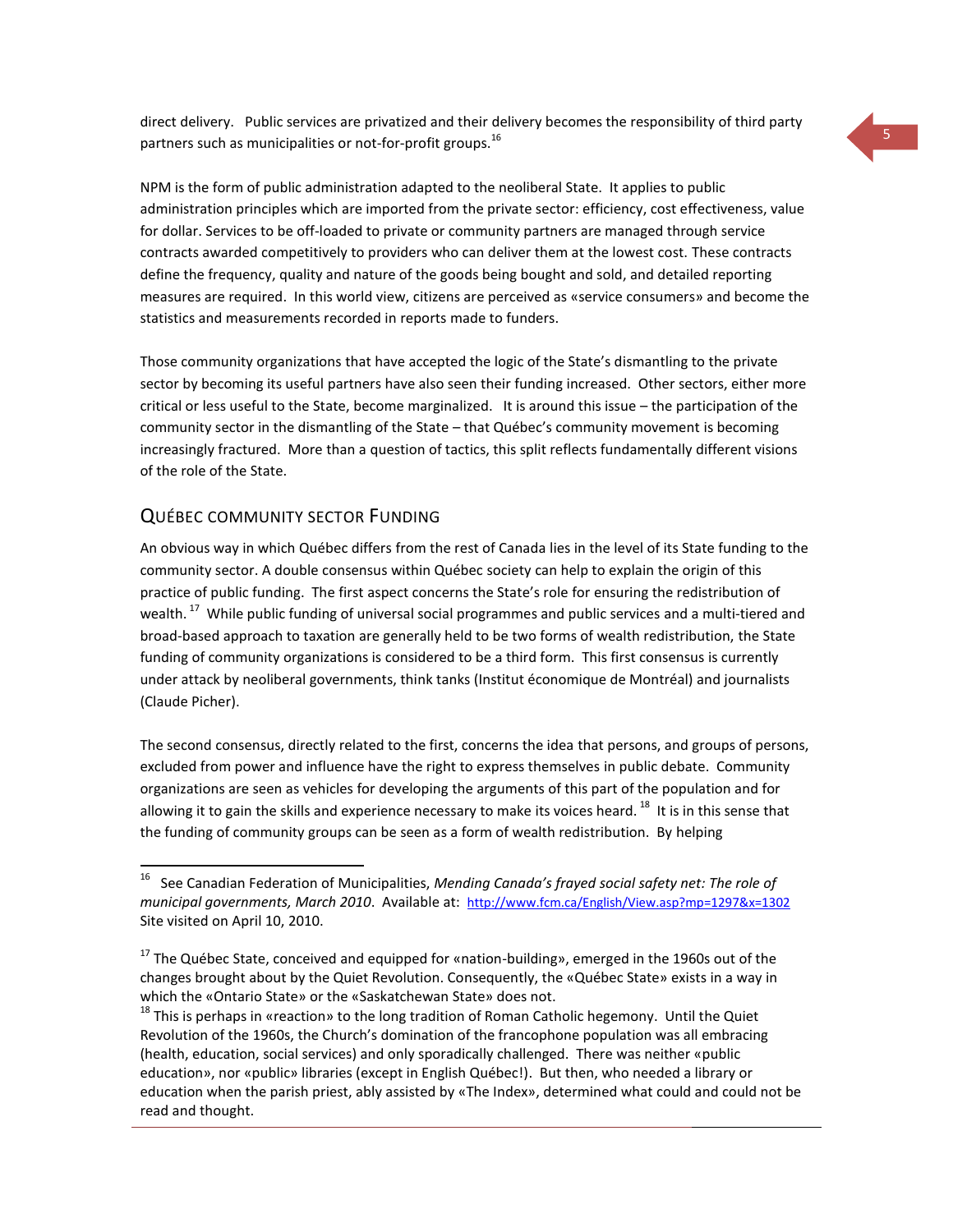disadvantaged groups participate in social debates, community groups play a role in fashioning and maintaining pressure on the State to provide a wide range of accessible social programmes and public services paid for by taxes. Adult education, particularly popular education, has thus played an important role since the Quiet Revolution, as it has been an incubator of social criticism and demands. Through their involvement in popular education groups, thousands of citizens have gained basic organizing and critical skills necessary for more fully participating in society. Indeed, for nearly thirty years, Québec's Ministry of Education supported citizen education through popular education. From 1967 until 2005, it supported these efforts within community organizations; from 1987 until 1992, a separate programme supported them within trade unions.<sup>19</sup> Before the closure of popular education (including popular literacy) programs, «collateral damage» of the new government policy, almost one thousand community organizations could count on receiving recurrent public funding for activities specifically dedicated to forming an active and critical citizenry.

#### FUNDING OF THE COMMUNITY SECTOR: A SNAPSHOT OF 2008-2009

 $\overline{a}$ 

The vast majority of public funding for community organizations comes from the Québec government.<sup>20</sup> Apart from public sources, some funding is available to community organizations from private sources, most notably Centraide (similar to the United Way). Religious communities also have a long and financially significant history of supporting popular organizations.<sup>21</sup> Finally, in a disturbing development, a new private funding source has exploded on the scene. The Chagnon family, founders of the *Fondation Lucie et André Chagnon*, is the sole beneficiary of three publically legislated *public-private partnerships (*PPP). The family thus controls more than one billion \$ (1,000,000,000\$) of public and private funds for the next ten years which they are distributing to community organizations willing to offer services meeting the criteria of the family. $^{22}$ 

Detailed information on Government funding is regularly published on a dedicated Web site.<sup>23</sup> As the table illustrates, in 2008-09, the Government attributed nearly 800 millions \$ to community organizations (in the broad sense). This figure excludes social economy groups, such as the publically funded 7\$ a day *Centres de la petite enfance* (childcare) or homecare organizations.

<sup>19</sup> Voir Greason, Vincent " Adult Education in Québec", in Selman, Gordon et al, *The Foundations of Adult Education in Canada,* Thompson Educational Publishing Company, Toronto 1998, pp 83-102. A bit dated, the text nevertheless offers a good overview.

<sup>&</sup>lt;sup>20</sup> Direct funding from the Federal Government is minimal. It exists for immigrant and refugee groups. For social housing, federal money is administered by Québec or by municipalities. Federal funding to women's organizations and literacy groups has been cut in recent years. Minimal federal support for international solidarity groups can be available… as long as the groups are not pro-Palestinian. Most visible Federal funding is reserved for Anglophone groups under minority language arrangements.

<sup>21</sup> Until recently, most religious community funding was vetted through the *Comité des priorités des dons* of the Québec section of the *Canadian religious conference*. This committee, composed of regional representatives, analyzed more than 500 requests annually, and made recommendations to the communities for the yearly distribution of about 2,5 million \$. This structure, which existed more than 25 years, collapsed in 2007 following a reorganization of the CRC which eliminated the CRC-Q.

<sup>&</sup>lt;sup>22</sup> See l'Observatoire Chagnon at *<http://observatoirechagnon.blogspot.com/>* for more information. The Foundation is highly contested within the community network, particularly within the family and women's sector.

<sup>23</sup> **Portrait du soutien financier gouvernemental versé aux organismes communautaires** available at: http://142.213.167.138/bd\_recherche/portrait/formreporg.asp\_Site visited on March 29, 2010. The information provided in the table comes from this site.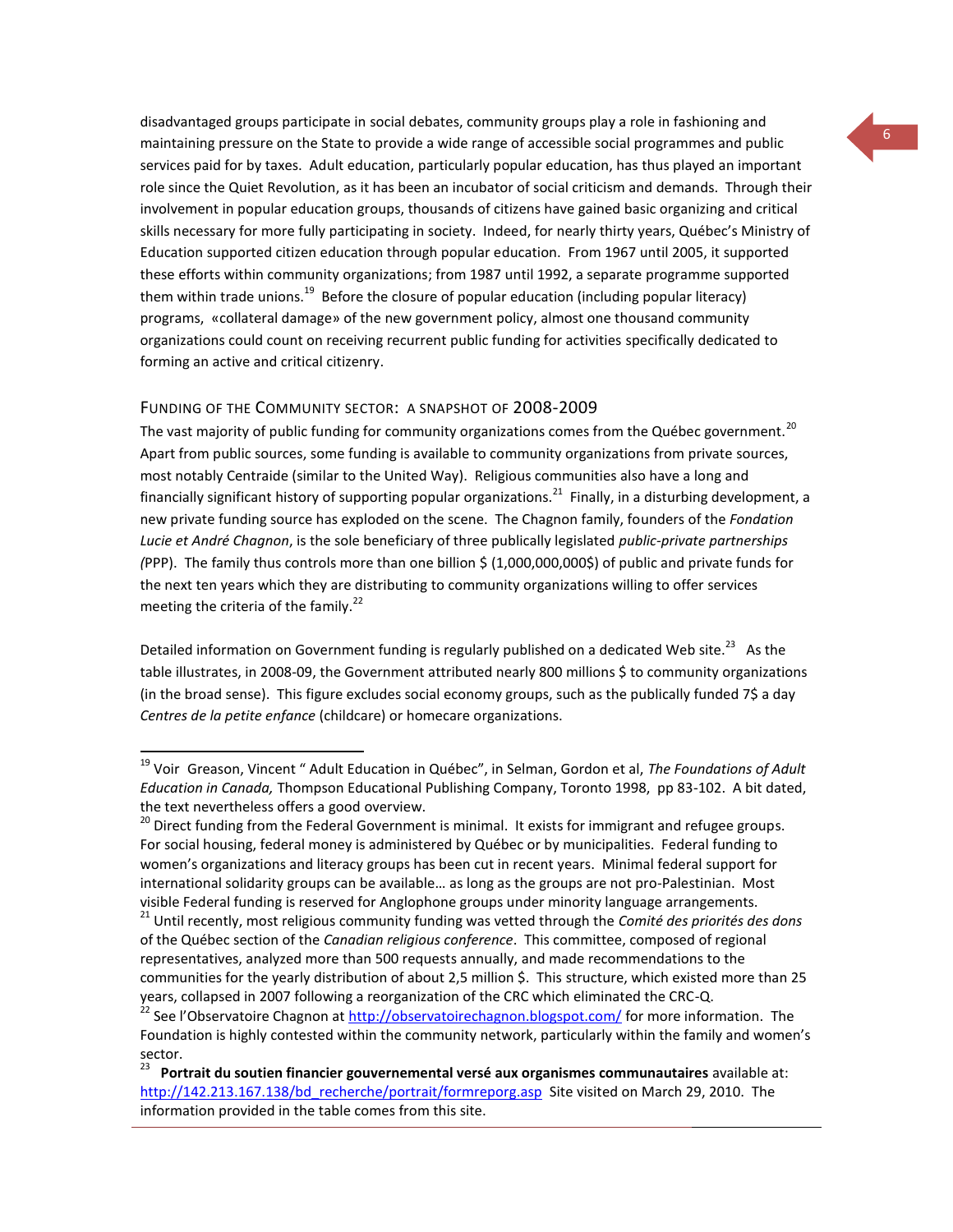| Sector of intervention<br>(by numerical importance) | <b>Funding allocated</b><br>$(2008-09)$ \$ | <b>Number of groups</b> |
|-----------------------------------------------------|--------------------------------------------|-------------------------|
| <b>Health and Social Services:</b>                  | 440,617,702.00                             | 3324                    |
| <b>Employment and training</b>                      | 171,076,739.75                             | 411                     |
| Rights:                                             | 25,007,347.23                              | 471                     |
| Family                                              | 19,574,192.00                              | 362                     |
| Education (including literacy)                      | 17,935,328.00                              | 187                     |
| Total:                                              | 794,678,742.18                             | 5085                    |

Citing the conclusions of international studies emerging from John Hopkins' University, the Québec government notes that public funding is the primary source for Québécois community organizations, contributing more than 80 percent of their revenues. In this context, it is important to note the extreme pressure which is presently being placed on organizations to diversify their funding sources. On this question, the Québec Government clearly wishes to move in the direction of the international norm.<sup>24</sup>

According to Government figures, the 794,7 million \$ was divided as follows

- 495,7 million \$ (62 percent of total funding) went to core funding. 4 267 (or 84 percent) community organizations received some form of core funding;
- 247,9 million \$ (31 percent of total funding) was spent in «fee for service». 1 770 (or 35 percent) community organizations had this type of relationship to the State;
- 50,2 million \$ (6 percent of the total) was spent on specific projects determined by the Government; 1 453 community organizations partook of this form of funding.<sup>25</sup>

More on the different types of funding follows in the next section.

 $\overline{a}$ 

<sup>&</sup>lt;sup>24</sup> Québec (2001), p.14 . On this question, a word on the situation of rights groups is in order. The first characteristic of this new type of group (see note #10) requires that the majority of its activities be «political». However, because of their popular education roots, many of these groups are recognized by Canada Revenue Agency as «charitable organizations». It is increasingly impossible to square the circle: A rights group, which the province says must be political, can no longer meet the federal definition of an apolitical charity. Many groups risk losing their charitable number and with it their access to alternative funding sources if a solution to this dilemma is not soon negotiated between the two orders of government.

<sup>&</sup>lt;sup>25</sup> Information available at: <http://www.mess.gouv.qc.ca/statistiques/action-communautaire/>Site visited on March 29, 2010.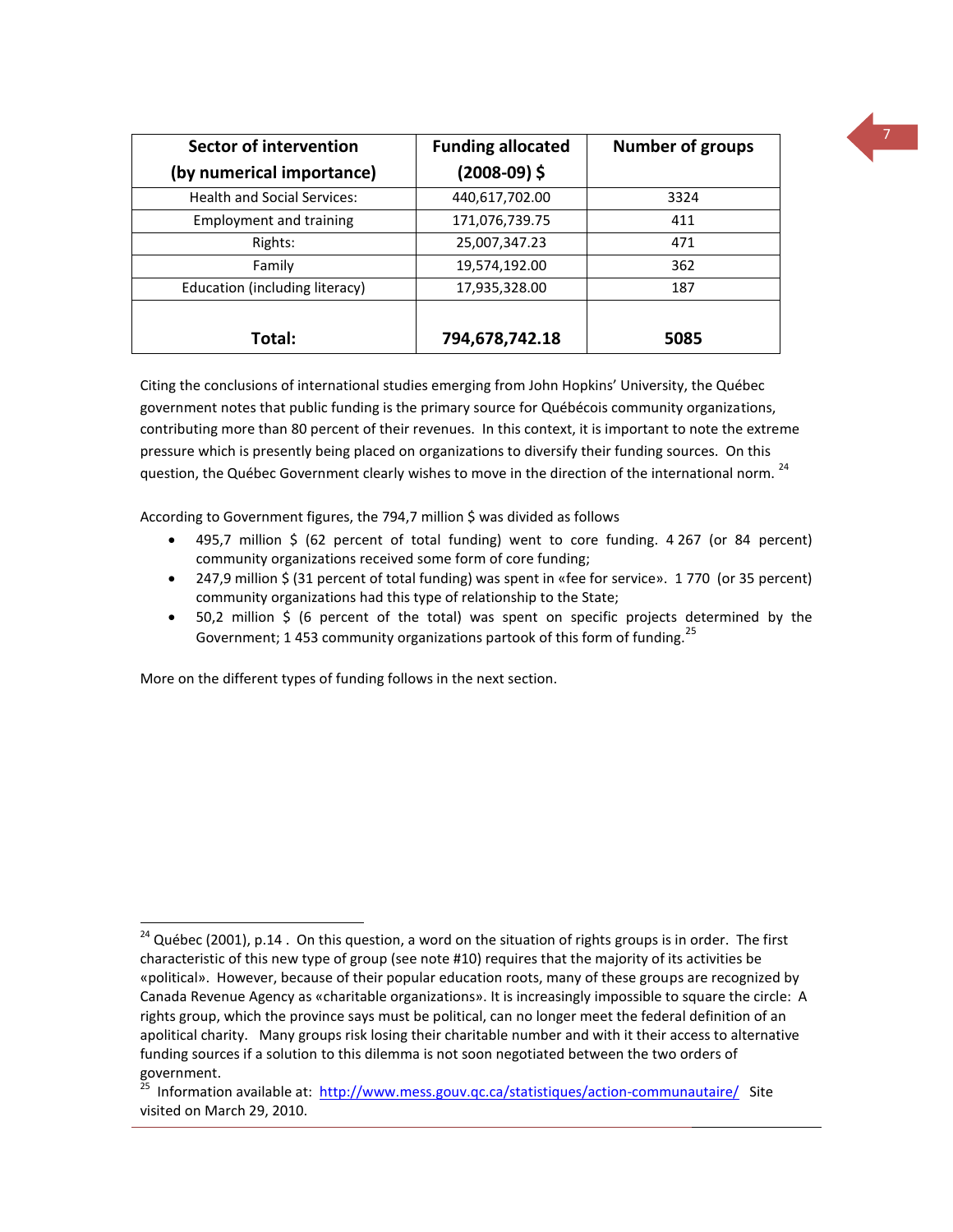### PART TWO

# THE GOVERNMENT POLICY (2001)

With the election of the *Parti québécois* government headed by Jacques Parizeau in 1994, Québec pursued its neoliberal conversion. Unlike the Liberal's before them, the PQ had a clear idea of the new role which awaited the community sector and this explains its urgency to adopt a coherent governmental policy concerning the community sector.<sup>26</sup>

Elaboration of the policy began shortly after Parizeau took power. Initially directed directly from the Prime Minister's office, <sup>27</sup> the file was eventually referred to Louise Harel, a powerful minister responsible for the Employment portfolio. Over a period of five years, the independent community sector, through its representative *the Comité aviseur de l'action communautaire autonome (CAACA<sup>28</sup>)*, negotiated with governmental representatives to arrive at a mutually acceptable policy. In May 2001, a national meeting of some 125 representatives of all sectors of the independent community movement voted, by a 2/3 majority, to conditionally accept the governmental policy paper «as the best possible deal for the moment». Amongst the third of the delegations opposed to acceptance, seventeen organizations registered their dissidence, freeing themselves to publically distance themselves from the majority's decision.<sup>29</sup>

Formally adopted by cabinet in 2001, the policy reaffirms *« the place of community organizations at the centre of the renewal of Québec's social policies»* and recognizes *«their role in the social and economic*  development of Québec. » <sup>30</sup> Although historic in its trans-governmental breadth, in many ways the policy simply transferred to the whole community sector the model which had already been developed and applied between itself and community groups in the health and social services sector.

For the purposes of this article, the «policy» to which we will be referring is in fact made up of three separate but inter-connected documents:

- 1. *Community action: A crucial contribution to the exercise of citizenship and the social development of Québec : A governmental policy (2001) ;*
- 2. *Action Plan* (2004a);
- 3. *Framework Agreement* (2004b).

 $\frac{1}{26}$  Such a gesture was not entirely without political motivation. The PQ had also committed itself to holding a second referendum on the «national question» and gaining community sector support was a factor in the pre-referendum strategy.

<sup>&</sup>lt;sup>27</sup> In fact, Parizeau appointed his wife Lisette Lapointe to be responsible for the file.

<sup>28</sup> A truly horrible acronym, *caca* is a child's word for «shit». The umbrella group has since become the *Réseau québcois de l'action communautaire autonome (RQ-ACA)*. Made up of 20 members (16 sectors of independent community action (consumers, housing, women, family, communications, etc.) and 4 national multi-sectoral *regroupements)* the RQ-ACA represents the 4000 members of the independent community sector.

<sup>&</sup>lt;sup>29</sup> The author of this text was the delegate representing the Mouvement d'éducation populaire et d'action communautaire du Québec (MÉPACQ), one of the 17 dissident organizations. He was also a founding member of the «provisional» CAACA. For a brief history of the Comité aviseur and its dealings around the policy, see CAACA (2006)

 $30$  Québec (2001), Message from the Minister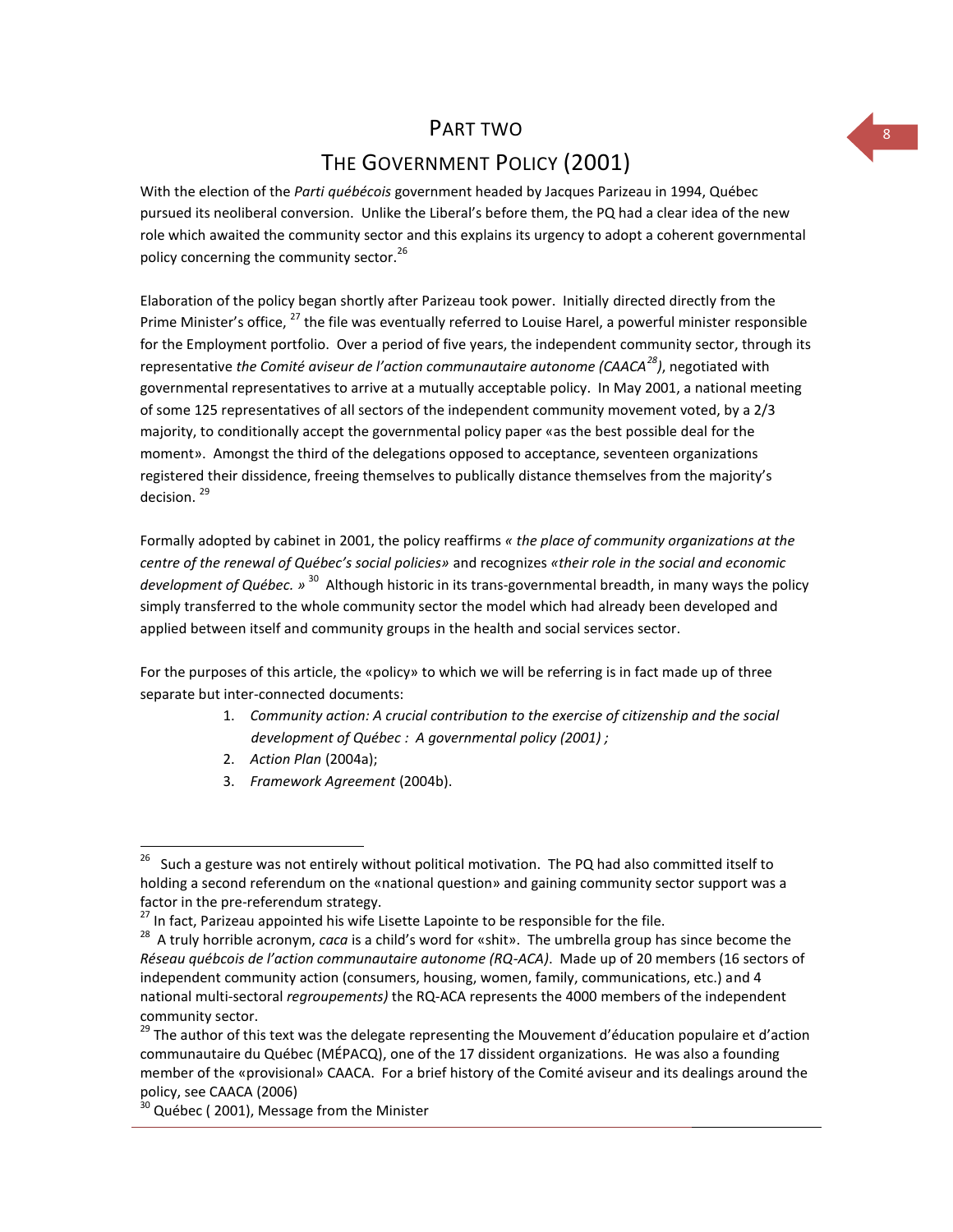These three documents form a global, comprehensive approach to government-community relations which is unique in North America. In the following overview, we will look briefly at three of its important elements: **definitions** of different types of community intervention, **funding** implications; and **accountability mechanisms**.

### POLICY OVERVIEW**<sup>31</sup>**

The Government policy recognizes the contribution of the community sector to the social development of Québec. It clarifies the relationships the government has, or wishes to develop, with the community action sector in the broad sense and more specifically with the independent community action sector. Its general objectives are as follows:

*• Acknowledge, promote, and support community action in the broad sense, that is, in its entirety, by taking into account its contribution to the elimination of poverty and exclusion, social development, and the development of active citizenship*

*• Acknowledge, support, and consolidate independent community action and its natural field of application, namely, community education and social change, support for participation in the democratic process, development of a global vision of issues, the exercise of active citizenship, and entrenchment in the community* 

*• Ensure the consolidation of community action through general goals and national guidelines that will apply to the public authorities concerned, nationally, regionally, and locally*

*• Recognize and support volunteering within community organizations*

It also proposes to *«consolidate community organization action by introducing mechanisms that allow an array of financial links to be established with the government»*. 32

### **DEFINITIONS**

The policy characterizes community organizations, in the broader sense, as those groups which correspond to the following basic criteria:

- 1. Non-profit
- 2. Community-based
- 3. Associative and democratic
- 4. Free to determine their missions, orientations, approaches, and practices

The *Framework Agreement* translates these criteria into a definition with precise indicators which can be validated<sup>33</sup>

On the other hand, an **independent** community action group, in addition to meeting the four previous criteria, must also meet four other conditions:

1. Created through a community initiative.

 $\overline{a}$ 

<sup>31</sup> This author has written extensively about this policy although this is the first time in English. In French, see: *«*Dix ans de lutte pour la reconnaissance*»,* in *Nouvelles pratiques sociales*, une recension de livre, Vol 20, no. 1, 2007; «*DCD, mais pas mort!»,* Relations, mars 2009; « *[Une nouvelle pièce du casse-tête de la réingénierie...»](http://www.cjf.qc.ca/relations/archives/themes/textes/gauche_mouv/gauc_grea_0412.htm)*, Relations, décembre 2004, p. 5-6. ; with Bleau, Connie "Vers une association nationale des groupes communautaires autonomes?", *Relations*, mars 2004, p. 30-31; "Un point final pour l'action communautaire", *Relations*, octobrenovembre 2001, p. 8-9.

<sup>32</sup> Québec ( 2001), p16.

 $33$ Québec (2004b), section 3.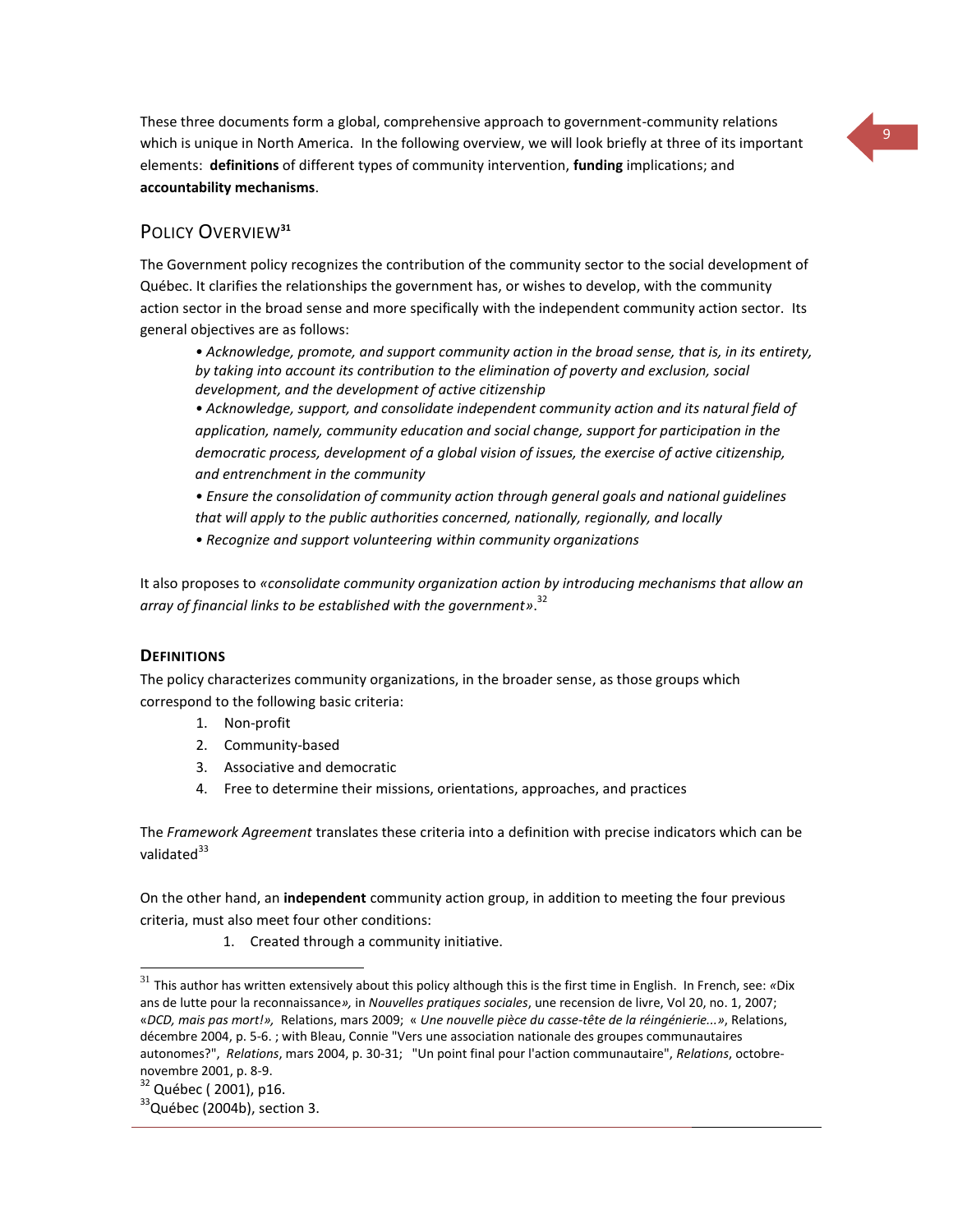- 2. Pursue a social mission that promotes social change and that is specific to the organization.
- 3. Use active citizenship practices and broad-based approaches rooted in a comprehensive view of the issues at stake.
- 4. Have a Board of directors independent from the public network.

Again, the *Framework Agreement* translates these criteria into a definition with precise indicators which can be validated in order to measure the compliance of individual groups.  $34$ 

The distinction between community organizations and «independent» community action groups might seem highly obscure. In fact, it is important on several fronts. From a historical perspective, it was the independent community movement which first demanded governmental recognition. In 1989, twelve years before the adoption of the policy, independent groups throughout Québec used a National Day of Visibility to support their demand for formal State recognition. Formal recognition, it was thought, with an accompanying increase in core funding, was the best means for ensuring the growth and stability of the sector. For posterity, let it be noted that the initial promise of the Parizeau government to elaborate a specific policy for independent community groups respected the milieu's demand. It was only relatively late in the process, with the publication of the first policy draft in 2000, when the independent milieu realized they were betrayed by the Government's decision to elaborate a broad policy covering the entire community sector.<sup>35</sup>

Secondly, the criteria of «social change» and «comprehensive view» applied to independent groups are highly significant. The first recognizes their political role as agents of social change. While the policy recognizes the broader community groups as «service delivers», it explicitly accords a social mandate to the independent groups. Further, the «comprehensive view» (*approche globale*) underlines the «holistic» approach employed by the independent groups who deal with the «whole person», not with the «specific problems» of an individual. These two criteria are presently questioned by the Ministry of Health and social services whose officials claim to be unable to adequately measure the milieu's degree of compliance.

The fact that Boards of directors must be free of the public network is also highly significant in that it protects the independent groups' autonomy. Specifically, this criterion ensures that no seats are reserved on an independent group's Board for public funders or public agencies (school boards, Centre local d'emploi, CLSC, etc.) Within the movement, this practice is extended to exclude designated places for municipalities, the local parish or trade unions. This exclusion is institutional : it does not prevent an individual citizen, who works at a CLSC or is a trade unionist, to sit on the Board of an independent group.

Finally, the distinction between independent and the broader forms of community intervention has funding implications.

 $\overline{a}$ 

 $34$  Québec (2004b), section 3. As already noted, a third definition in the Framework Agreement creates the *groupe de defense collective des droits*. See note #13.

<sup>&</sup>lt;sup>35</sup> It should be noted that only representatives of the 4000 independent groups participated formally in the negotiations leading to the policy which covers 8000 groups.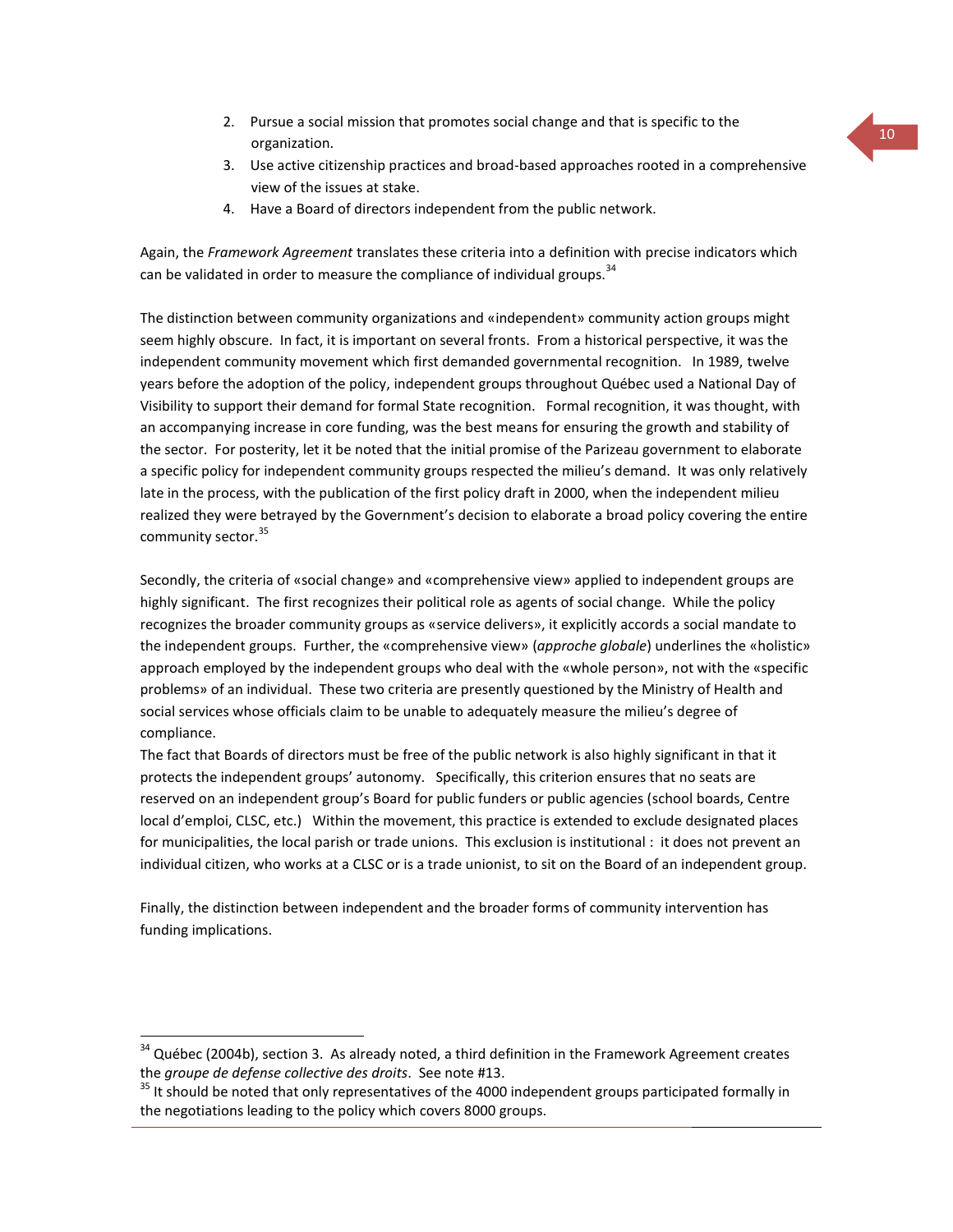<sup>11</sup> **<sup>F</sup>UNDING** The policy clarifies the nature of Government funding for community organizations. Three types of funding are maintained:

- Core funding
- Service contracts
- Special projects

Compared to other jurisdictions, Québec has demonstrated relatively generous support for community organizations. However, its support for core funding is also significant and seems more sustained than elsewhere in Canada. The 2001 policy proposes to limit «core funding» to the independent sector.<sup>36</sup>

The importance of core funding cannot be overestimated. Defined in the policy as *«not limited to service provision»,* core funding covers costs related to the overall mission of the group, general operating expenditures, wages necessary for basic operations, but also human rights education and advocacy, associative relationships with other organizations, joint action and lobbying, citizen participation.<sup>37</sup> Further, core funding takes the form of a «lump sum» payment which is subjected to less rigorous accountability mechanisms than the other two forms of funding.  $38$ 

The Government notes that its policy initiative towards the community sector is unique in that it does not tie public funding to «service complementarity» or to the creation of partnerships. Further, it hopes that limiting core funding to the independent organizations will:

*«… end the disputes regarding the distinctions between alternative initiatives and services arising from independent community action and initiatives and services that complement those offered by the public sector. (p. 25)* 

As a point of fact, «fee for service» funding was first introduced to the broader community sector in the 1980s with a first Framework agreement established for groups from the employment sector. «Fee for services» slowly worked its way into the independent sector in the 1990s through a special agreement signed between the State and alternative mental health groups. By the end of the 1990s, women's shelters, youth centres (Auberge du Coeur) and a variety of other community organizations began to accept this form of funding to supplement their insufficient core funding.<sup>39</sup>

 $\overline{a}$ 

<sup>36</sup> In research done for the *Ligue des droits et libertés du Québec*, Bill Clennett has pointed out that this point is not as clear as it might appear on first reading. The Policy «grandfathers» core funding for those community groups (in the broader sense) which already benefitted from this kind of funding. The debate may well be moot. «Core funding», as it is presently understood, might be threatened following a recent compromising report by Québec's Auditor General. In June 2008, he noted that the reporting mechanisms for core funding did not permit him to adequately evaluate the use of public funds by those health and social service community groups which he examined. He urged the conversion of core funding to «fee for service». When the Doberman barks, the Chihuahua jumps…

<sup>37</sup> Québec (2001), p. 27.

<sup>38</sup> Ibid., p. 28, 36.

 $39$  See Jetté (2008), p.195 ff.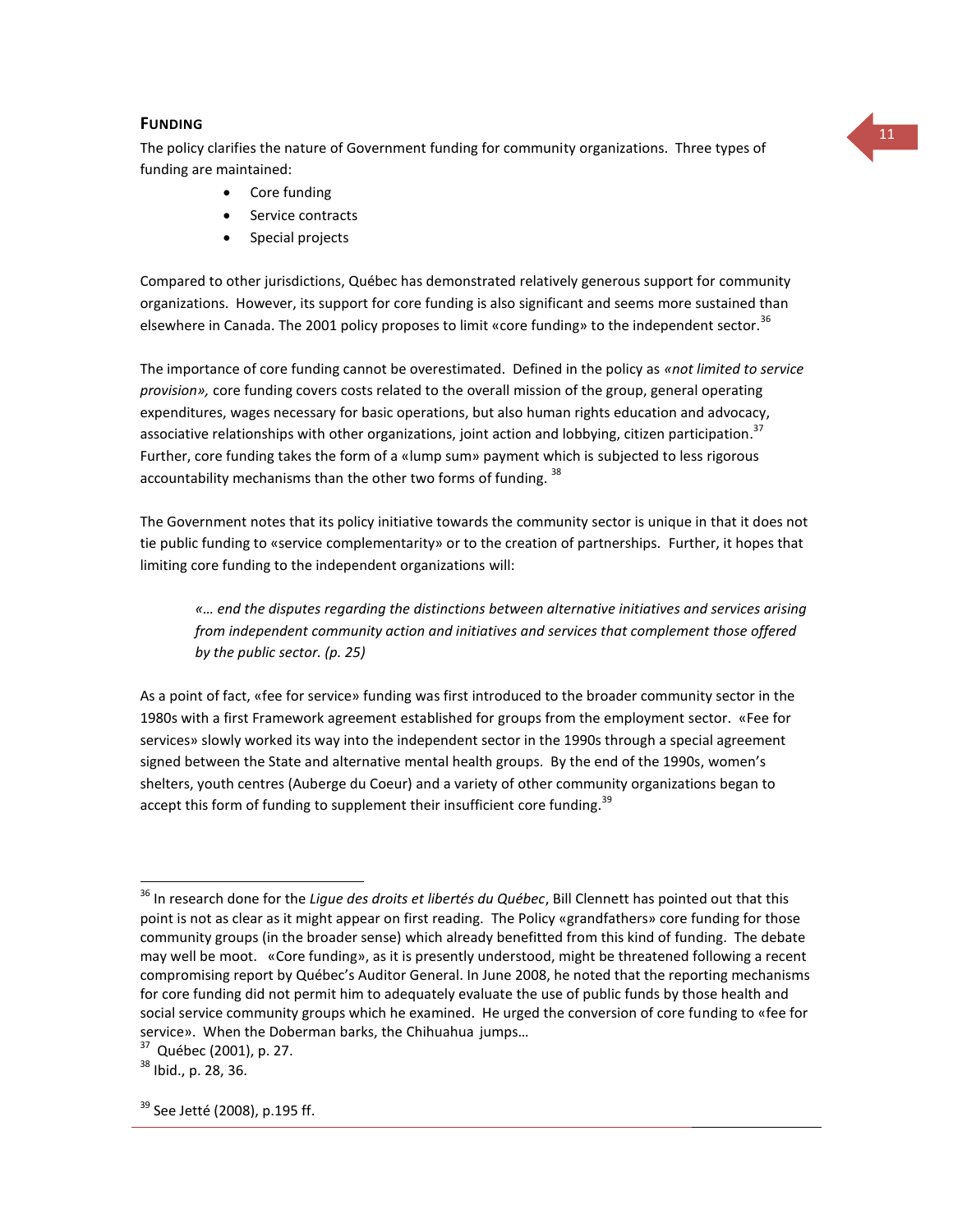The Government policy clearly distinguishes the nature of «fee for service» funding:

*«The rationale for service agreements differs markedly from that underlying funding for the missions of community organizations. Service agreements are contracts that specify the commitments of the parties concerned. Generally speaking, they include a detailed description of the services the community organization provides, supporting documents for related costs and expected results, and items such as the number of people served, conditions for access to these services (age, status as employment-assistance or employment insurance recipients, etc.), referral and follow-up procedures, and the computer systems to be used to transmit user data. There are several criteria that may be used to determine the amount of service contract funding, including hourly cost, cost per act, cost per user, or overall cost.<sup>40</sup>*

It was the presence of «fee for service» funding in the Government proposal which lead to the split at the 2001 national meeting when the independent sector voted on the Government's policy proposal. While recognizing the Government's right to develop service contracts for its own ends, the dissident groups reminded the assembly that the whole purpose for demanding recognition was to guarantee, consolidate and eventually increase the core funding attributed to community groups. To legitimize the principle of «fee for service» funding by accepting the Policy as mutually agreeable was, according to the dissidents, to open the door to the Government's hijacking of the community sector for its own ends. This issue continues to divide the independent sector.

Further, while the policy does commit the Government to maintaining the principle of core funding, no such commitment is to be found on the level of this funding. In fact, the policy is clear that the State can, at best, participate in the funding of community organizations: it does not commit itself to anything approaching «full funding». Which obviously begs the question: At the individual group level, can an organization survive strictly on its core funding? Or is it forced to turn to «fee for service» arrangements in order to remain viable? These questions are particularly interesting in the context of the change in Government in 2004, when a third question was added: How will the change in government (from the PQ who negotiated the policy to the Liberals who implement it) affect the answers to the first two questions.

### **ACCOUNTABILITY**

We briefly referred to the arrival of New Public Management practices in Québec at the end of the 1990s. This management style is clearly present throughout the policy initiative :

*Popular and government support for community organizations hinges on the conviction that the mission of the organizations is appropriate, that funding is being managed wisely and that community action is producing tangible results. Government responsibility for managing public monies is of primary importance. As taxpayers, citizens have the right to be fully informed of the way the government spends their money, as well as the right to know whether the expected results have been achieved. This government responsibility has a direct impact on community organizations. It imposes transparency requirements for, among other things, accountability and the evaluation of the quality of the services delivered on a voluntary basis. Community organizations have the responsibility of providing their funders, members, service users, and the communities they serve with information that enables them to assess how public funds are being used.<sup>41</sup>*

 $\overline{a}$ 

<sup>40</sup> Québec (2001), p. 33.

<sup>41</sup> Québec (2001) , p 35.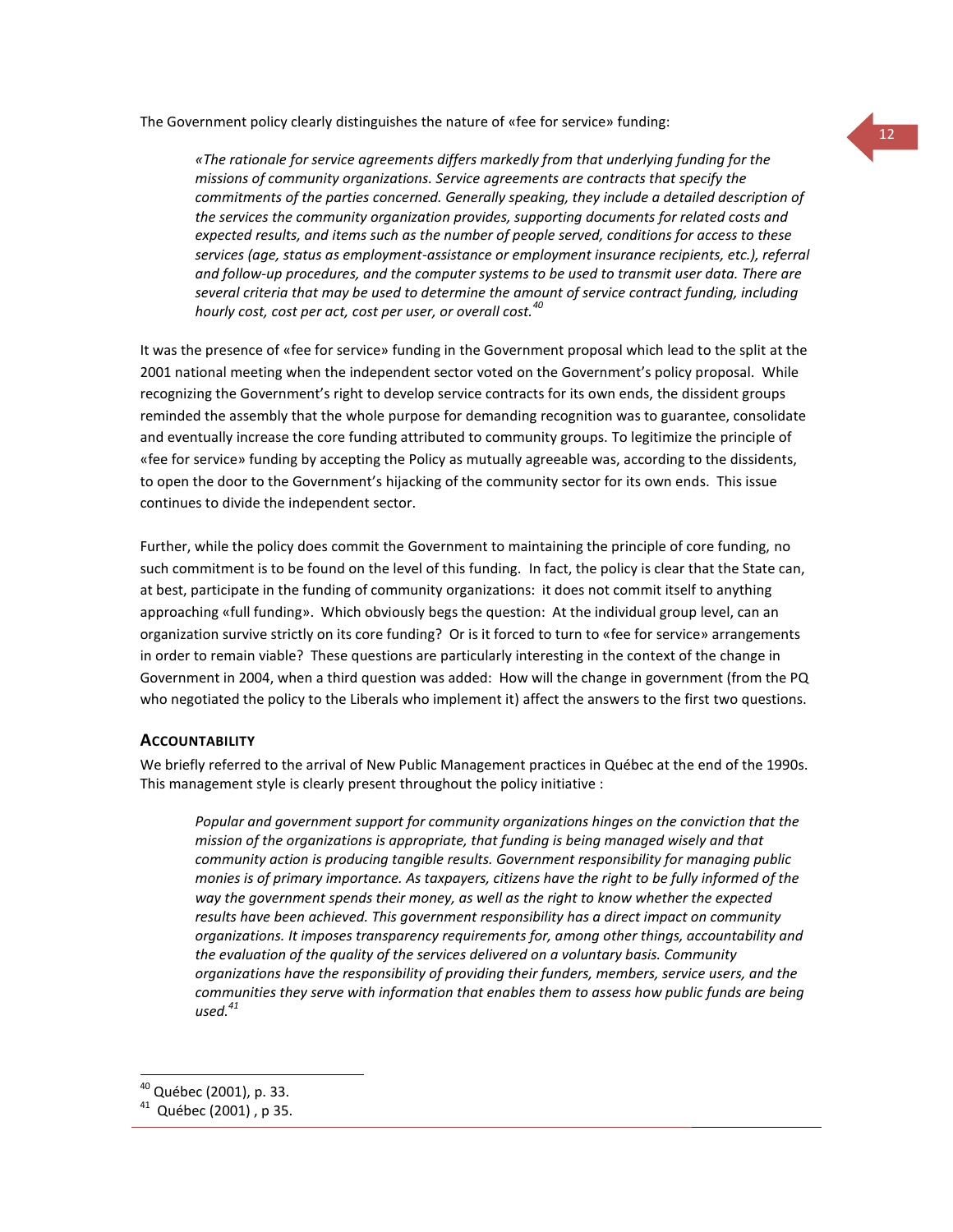For the Government, recognition of community organizations is reciprocated by the fact that these same groups must be held accountable for how they manage the funding they receive.

The policy defines *accountability* as «the process whereby a community organization gives itself the tools it needs to openly answer questions from interested parties».<sup>42</sup> Further, information on the mission, orientations, goals, and activities made possible through the contribution of public funds to community organizations must be available and accessible. This information must also prove that the administrators of community organization have acted responsibly in performing their duties.<sup>43</sup>

In fact, the accountability provisions of the policy are as exhaustive as they are exhausting. Apart from the impact upon individual groups who are required to hire specialized staff to meet reporting requirements, all community groups are now fully open to scrutiny by their funders and to some extent, by the general population. Statistical information on all funded groups– including full access to the sources and amounts of public funding – is available on the Internet. Further all publically-funded health and social service community groups are required to hold an annual public information meeting thus allowing any citizen to question administrators about the mission, activities and finances of the group.<sup>44</sup> This information meeting is different from the AGM which is open to members and invited guests only.

## PART THRFF

### CHANGES AND CHALLENGES

Times change. The fact that community organizations received more than 750 million \$ of public funding in 2009 is now less related to the State's desire to redistribute wealth or to facilitate citizen participation in public debates than it is a reflection of the Government's decision to use the community infrastructure built up over the past thirty years as a means for off-loading public responsibilities to new «partners». During the 1990s and the first decade of the new millennium, the community sector has become increasingly integrated into the more formal networks of employment and health and social services. The Government promises to accelerate this off-loading:

*«As part of the recent reforms in health and social services, manpower, education, family*  assistance, and local and regional development, the government has decided to **create an** *environment that is even more conducive to the development of community resources.»<sup>45</sup> [Our emphasis]*

The process of aggressive State reorganization, made infamous by the Charest government's «reengineering» fiasco, had actually begun under the previous PQ government.<sup>46</sup> Over time, it has dramatically changed the nature of community intervention. Gone are the days of the «groupe populaire» when members controlled their own organizations! Most of today's community organizations are

 $\overline{a}$ 

 $42$  Ibid., p 36.

<sup>43</sup> Ibid., p 36.

<sup>&</sup>lt;sup>44</sup> Public questioning about an organization's position on abortion is just one example of the potential minefield represented by this requirement.

<sup>45</sup> *Québec (2001), p.9*

<sup>46</sup> MÉPACQ (1997) *La localisation, la régionalisation… et la mondialisation* remains the best analysis of the PQ's neoliberal tendencies.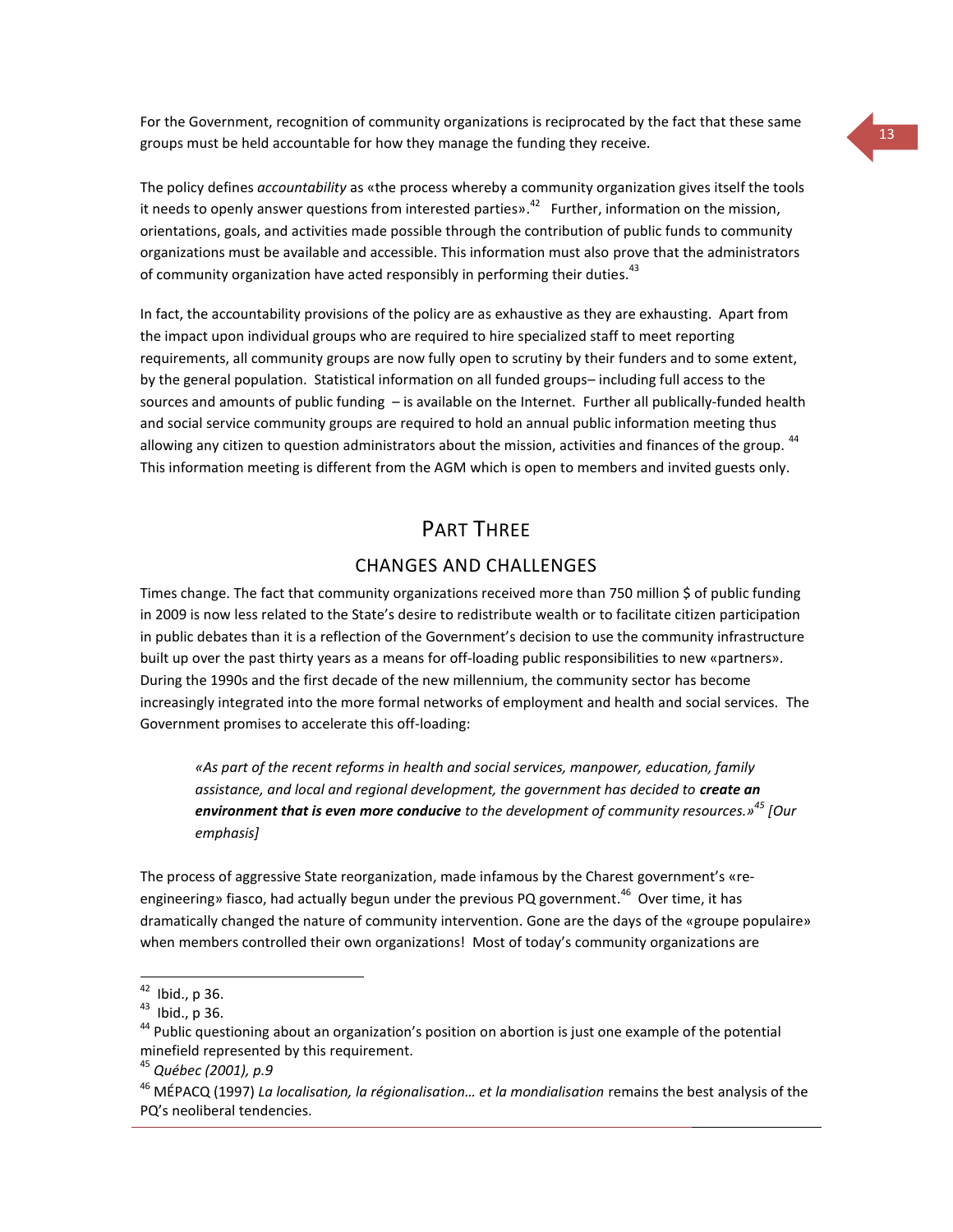professional, efficient, well-organized and even adequately staffed. Many can afford to avail themselves of the new dedicated benefits and pension service … offered by a community organization! And, of course, «community services» are much cheaper than «public services».

The final section of this paper addresses three issues which are critical to the future of Québec's independent community movement. The first concerns **citizen participation** in a context where active members are being replaced by passive clients.<sup>47</sup> The second looks at the transformation wrought by New Public Management (NPM) on the **volunteer boards** who oversee community organizations. Thirdly, as clients replace members and as the impact of NPM practices makes themselves felt, large parts of Québec's community movement are becoming **depoliticized**. Which raises the question: is it still a force for social change?

#### CITIZEN PARTICIPATION

Without question, Québec's community movement has played an important role for citizen development. Gérald Larose, who headed the public consultation phase of the policy process, recognized this when he described independent community action as a broad-based social change and active citizenship movement. He further praised it as promoting democratic citizen initiatives while working within a perspective of social solidarity, social change, gender equality and the elimination of poverty and discrimination. He lauded its role in defending human rights, developing alternative services and responding to emerging needs. These ideas made their way into the Government's policy:

*[The Québec government recognizes] the independent community group movement, that is, their community activities are geared towards social change and development. They are involved in efforts to improve the social fabric and quality of live, which often means the fight against poverty, discrimination and exclusion It is a citizens movement that takes a special interest in the living conditions of all members of society and the quality of public services, a movement that demands to be consulted and have more of a say in the decision made by those in power.» 48*

While all this is true of the movement that was, is it still true of the movement as it is? In terms of where the movement is heading, is this rhetoric still pertinent? The automatic, knee-jerk answer is «Yes». A more complicated answer is what follows and it is conditional.

Historically, the independent community sector has prided itself as being made up of democratic organizations in which «citizen participation» has been crucial. An active and engaged membership with a healthy «vie associative» have made the independent sector an important source of citizen education.<sup>49</sup>

However, as the State proceeds to off-load services to the private, including the private not-for-profit sector, public agencies increasingly refer clients to third parties. In the field of health and social services,

 $\overline{a}$ 

 $^{47}$  The «exercise of citizenship» is included in the title of the formal government policy.

<sup>48</sup> *Québec (2001), p. 15.*

 $49$  The concept of «vie associative» translates poorly; at best it would be a combination of «internal democracy» and «internal group life». «Vie associative» encompasses the all of the ways in which members of a group interact with each other: the AGM, committees, socials, activities, mobilizations, producing newsletters, etc. It is everything which fosters a member's sense of belonging to the group. For examples of the community movement's contribution to citizen education, see : Conseil supérieur de l'éducation (1998), p.60-61,89.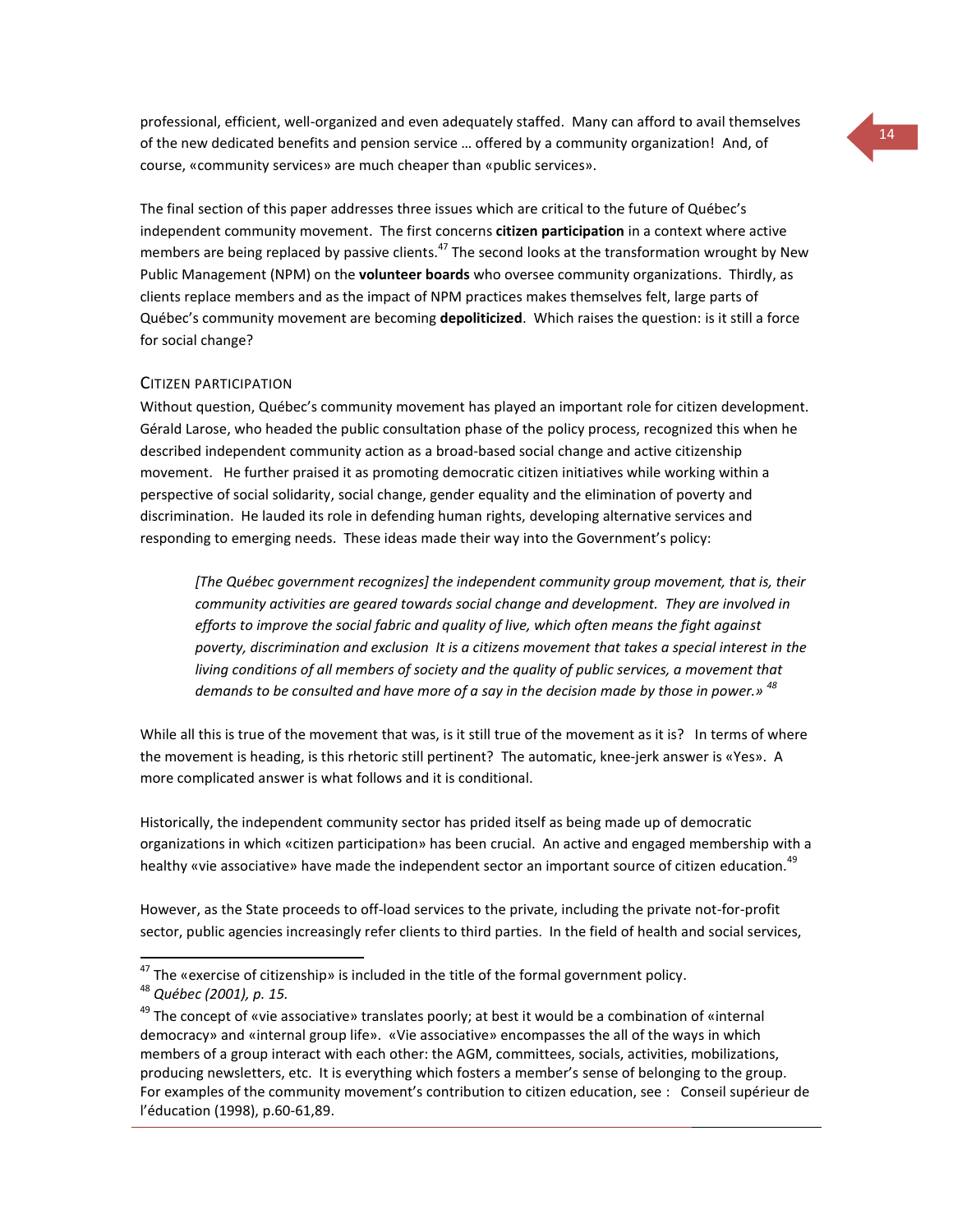the CLSC refer clients to community organizations for services. Schools refer children to community associations for tutoring or physical activity. The public employment service (CLE) refers clients to literacy and employment groups. Even the Welfare department refers clients to rights groups who are have been formally requested to assist «the clientele» to file for benefits.

To meet and satisfy these needs, community groups must develop increasingly specialized expertise. In many groups, the «global» approach, long valued by the independent sector, is replaced by «particular» service delivery. In order to meet the new requirements imposed upon them by the public networks, community organizations are becoming professionalized: better educated, the staff is professionalized; «fee for service» means a more professional administration …<sup>50</sup>

These changes weaken the membership base of community organizations. Not that the groups are empty – quite the contrary: they are full as never before. But the traditional member is being replaced by the referred client who comes for a specific service. The new clientele is, in fact, a service «consumer». Consumers «consume»: they come to a group to receive the promised service, not to become involved in the group. Thus, in many cases and for many groups, the very nature of the relation between «a person» and «the group» has changed.

Pressured to perform, and submitted to the requirement of «fee for service» arrangements, the «professional», working in a community organization, becomes more concerned with service delivery than with the collective life of the group. The «service» becomes an end in itself and is no lingered considered a means for inviting citizens to become involved in their group or in society. Activities not covered by the service agreement – such as citizenship education, maintaining membership committees, critical thinking, organizing public meetings – are perceived of as an inefficient use of the group's time because they are not measurable!<sup>51</sup>

#### VOLUNTEER BOARDS

 $\overline{a}$ 

The «groupe populaire» was the principle form of organization in Québec's community movement until well into the 1980s. Activist and membership-based, a popular organization «belongs» to its members. Regular «membership meetings» (assemblées générales des membres) was a form of direct democracy which ensured membership control over the group. When direct democracy became too unwieldy, a «management committee» would be formed from within the membership. It carried out the members wishes and regularly reported back to the membership. « Accountability» remained at all times with the «base». This popular model gave rise to the defining principles which continued to govern the «vie associative» of many of Québec's community based organizations until quite recently. Among these principles, two stand out. First, an organization exists for and because of its membership. Second, a group is primarily accountable to its membership.

With the evolution of the «groupe populaire» into the «groupe communautaire», many volunteer boards are now more important than the membership of the group it administers. The fact shouldn't be surprising since all groups receiving State funding must now be legally incorporated. As such, they fall

<sup>&</sup>lt;sup>50</sup> Each regional Health Agency has a «complaints commissioner» who is mandated to investigate and respond to complaints made by users of community health and social services. In the olden days, when groups had members and not clients, complaints were dealt with at membership meetings.

 $51$  The question is debated at greater length in a French version of this paper. Written during the author's Carold Fellowship year, it is available by contacting the author directly[: vgreason@bell.net](mailto:vgreason@bell.net)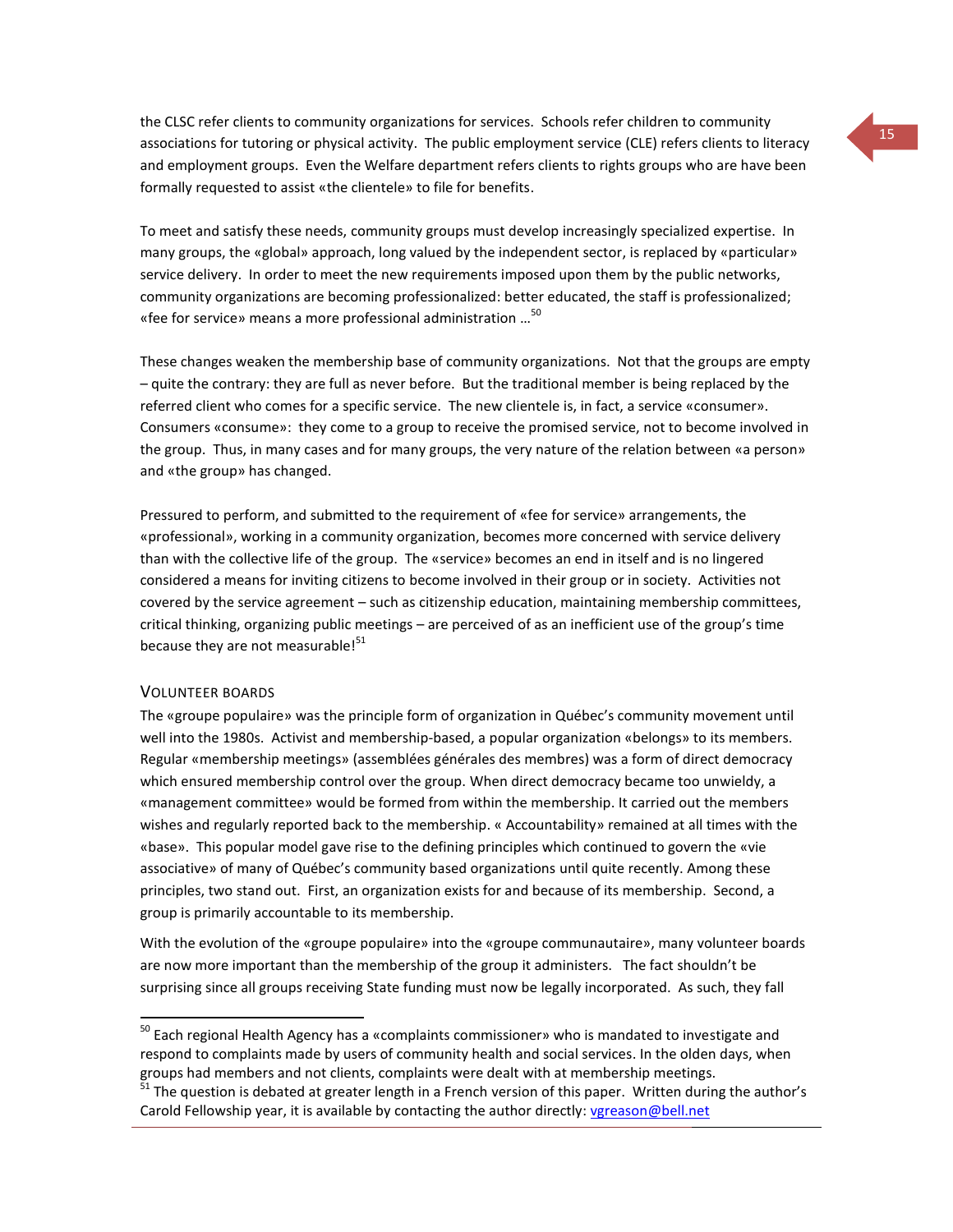under a law which dictates that the «power» of a not-for-profit corporation lies with its Board of directors.<sup>52</sup> Further, as the principles of NPM make themselves felt, volunteer Boards –and even individual Board members – are becoming increasingly accountable in a legal sense for decisions made by the organizations which they administer. $^{53}$ 

While the volunteer Board has traditionally been considered a learning experience, it is no longer a place to make mistakes. Whereas the Board had four basic roles and responsibilities (memory, accountability to membership, employer, and overall management<sup>54</sup>), the importance of memory and accountability to members is shrinking. Accountability is now to funders, and Boards are increasingly called upon to develop those networks which are necessary to ensure and increase their group's funding. Further, as funding and responsibilities increase, so does staffing: the role of the Board-employer is becoming extremely important.

Consequently, the «professionalization» which has overtaken community organization's activity at the service and staffing levels has its corollary at the Board level. Now considered a formal service provider, and even a «co-producer» of services<sup>55</sup>, groups are being forced to turn to complicated «fee for service» arrangements with State funders. These take the form of complex contracts for which the Board is ultimately responsible. Certain Health Boards are even turning to a public tendering process for choosing a service provider from amongst different community organizations, which necessitates the formulation of complicated bids. All of this is forcing community groups to go outside of their traditional membership to find experienced Board members who have contacts and expertise which could be useful to the group. This introduction of the private sector's «expert» model into the community milieu means that «splitlevel boards», made up of a combination of a group's traditional «members» and outside «experts» are becoming relatively common in certain sectors  $-$  and even required in others.<sup>56</sup>

Finally, the increased responsibility thrust upon volunteer boards, both as a corporate entity and for members personally, is becoming a real issue with the community movement. Ordinary citizens are hesitant to join a board either because they are not sure they have the necessary expertise or because they do not want to assume personal liability for decisions a Board might have to make. Groups which are going through hard times find it particularly difficult to find volunteer members. For certain groups, literacy issues become problematic. With clients replacing members within organizations, and people from outside of the membership sitting on a group's Board, the traditional role of the community organization as a place for developing an active and articulate citizenry is changing.

 $\overline{a}$ 

<sup>&</sup>lt;sup>52</sup> The vast maiority are incorporated under the third section of Québec's Company Law. Québec is about to create a new law specific to not-for-profit corporations which will probably mirror the new Federal legislation. The Federal law received royal sanction in June 2009 and is just now coming into effect.

<sup>&</sup>lt;sup>53</sup> The new Federal legislation «responsibilises» individual board members by outlining more clearly their legal obligations.

<sup>&</sup>lt;sup>54</sup> For a discussion of the roles and responsibilities of the volunteer board of a community organization, see TROVEPO *Quand la loi rencontre la tradition: rôles et pouvoirs d'un conseil d'administration,* 2003, 28 pages. Available at [www.trovepo.org](http://www.trovepo.org/)

<sup>&</sup>lt;sup>55</sup> Denis Bourque, in a communication with the author, notes that the concept of «service producer» is found in the Québec Health Act. Yves Vaillancourt speaks of the community sector as a co-producer of services. Bourque (2009), p. 24, note 1.

<sup>&</sup>lt;sup>56</sup> The new Federal legislation opens the door to remunerated Board members which will only hasten the transformation of volunteer Boards to the expert Boards that one finds in private industry.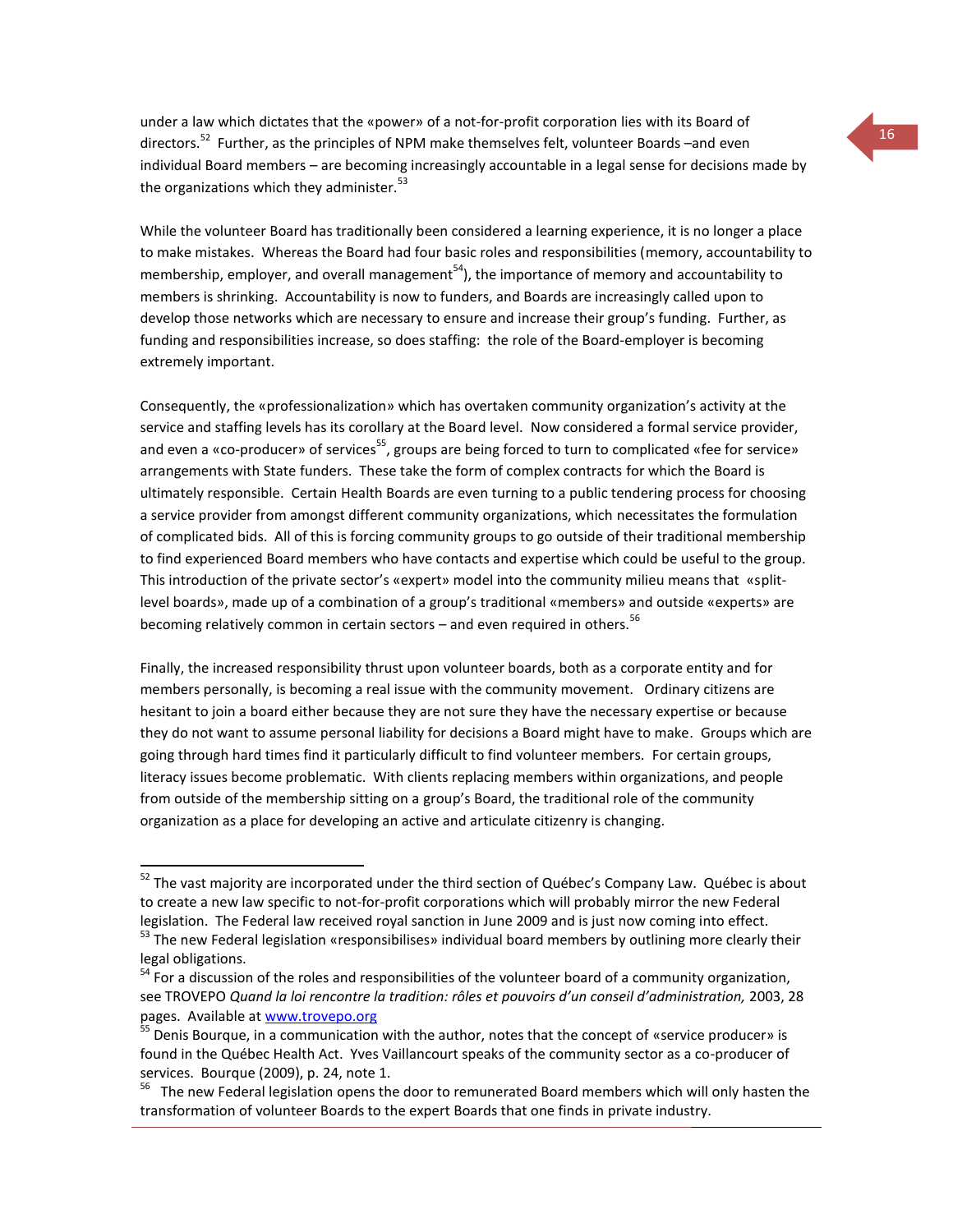# **DEPOLITISATION**

 $\overline{a}$ 

Ironically, this paper is being written during a period which has seen the largest socio-political mobilization in the recent history of Québec's community movement. On April 1, 2010, more that 12 000 citizens, from all across Québec, demonstrated in the streets of Montréal to protest the Québec government's budget, brought down two days earlier. Announcing an increase in the provincial sales tax, increased student tuition fees, a new tax for health services and «user fees» for individual medical acts, the budget provoked real anger within the Québec population. The April  $1<sup>st</sup>$  demonstration, long planned to coincide with an increase in Hydro rates, was principally organized by regional «popular education» coalitions, national rights organizations, and the more politicized wing of the student movement.

A more accurate example of the state of mobilization within the community movement can be seen in the reaction to the Government's 2009 regional consultation on it next anti-poverty action plan. For example, community organizations organized two distinct demonstrations in Trois-Rivières. One the one hand, the «popular education» groups protested the general orientation of the proposed action plan with its continued distinction between «the deserving» and «non-deserving» poor. Simultaneously, the health and social services coalition demonstrated for increased government funding so that its members could help the Government implement the very proposal the popular education groups were denouncing!

Whereas Québec's community movement traces its origins to the politicized citizen's groups which resisted the massive urban renewal projects which destroyed many of the downtown neighbourhoods of nearly all major cities in the 1970s and 1980s, many of today's community groups are actively participating in the dismantling of the State. As their goal is limited to offering efficient and quality services, the dimension of social transformation is being lost. «Social involvement» is a concept which does not apply to clients; for staff, it is often translated as involvement in «my» group. Few seem to identify the notion with advancing a «social project» based on justice and equality.

In this sense, a recent study by Yvan Comeau is significant. Interviewing a cross-section of community organization staff people who have university or college social work diplomas, the study asked themto describe concretely what they did over the course of a year. None of the respondents mentioned «consciousness raising» or developing critical thinking amongst the people they worked with. Thirty-five percent of the interviewees said their task involved «service organization»; twenty-four percent, that it involved facilitating meetings; eleven percent, organizing activities involving pressure tactics (notably to increase their group's funding); and a mere seven percent mentioned that part of their task was devoted to political education. One percent of the workers said they had a vision of society based on class analysis; twenty-five percent said their vision was based on the importance of partnerships and consultations with stakeholders; twenty-one percent, that it involved helping **individuals** gain control over their lives. Perhaps most tellingly: when these workers were asked how they identified their job priorities, the more common response was: with their work colleagues! In short, citizen members are so totally absent from community organizations today that the most important decisions, around such things as work priorities, are decided... by the staff, amongst the staff! $57$ 

Workers with a social work diploma are certainly not the only workers in community organizations. And a social movement that is only built upon paid staff is not a political force. Nevertheless, Comeau's study confirms a tendency which seems to be widespread. The transition from member-based to client-based,

<sup>57</sup> Comeau, Yvon et al (2009), *L'organisation communautaire en mutation*, p. 72-78.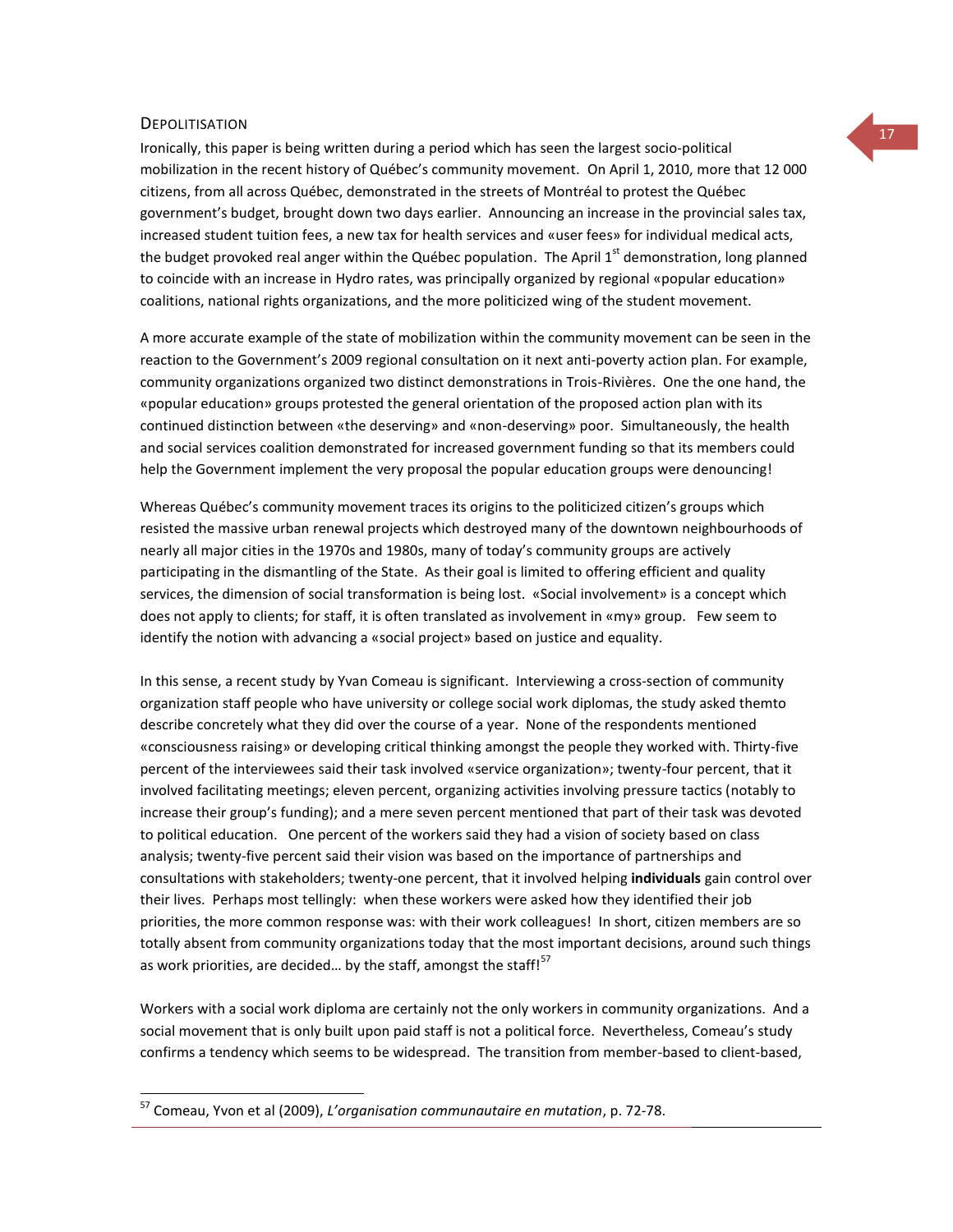from activist driven to staff driven, from passion to efficiency is the perfect recipe for institutionalization. Large segments of today's community sector are clearly institutionalized. Their interventions are no longer determined democratically by their members; they are dictated by terms partnerships or service contracts. Funders do not value «popular education»… and so this element of a group's programme is at best relegated to a minor status… and at worst is dropped completely.

In short, the independent community movement is today at a crossroads. Its health depends on inventing ways to allow citizens to reinvest its organizations. Without the active involvement of a citizen-based membership, the democratic nature of the community sector is open to question. A democratic movement has democratic groups. If Québec's independent community movement is to remain a force for social change, it is going to have to stop fighting for funding and start fighting for those very populations it was founded to defend.<sup>58</sup>

 $\overline{a}$ 

 $^{58}$  A further text will look at some ideas for repoliticizing the Québec community movement. It will appear in the Fall of 2010.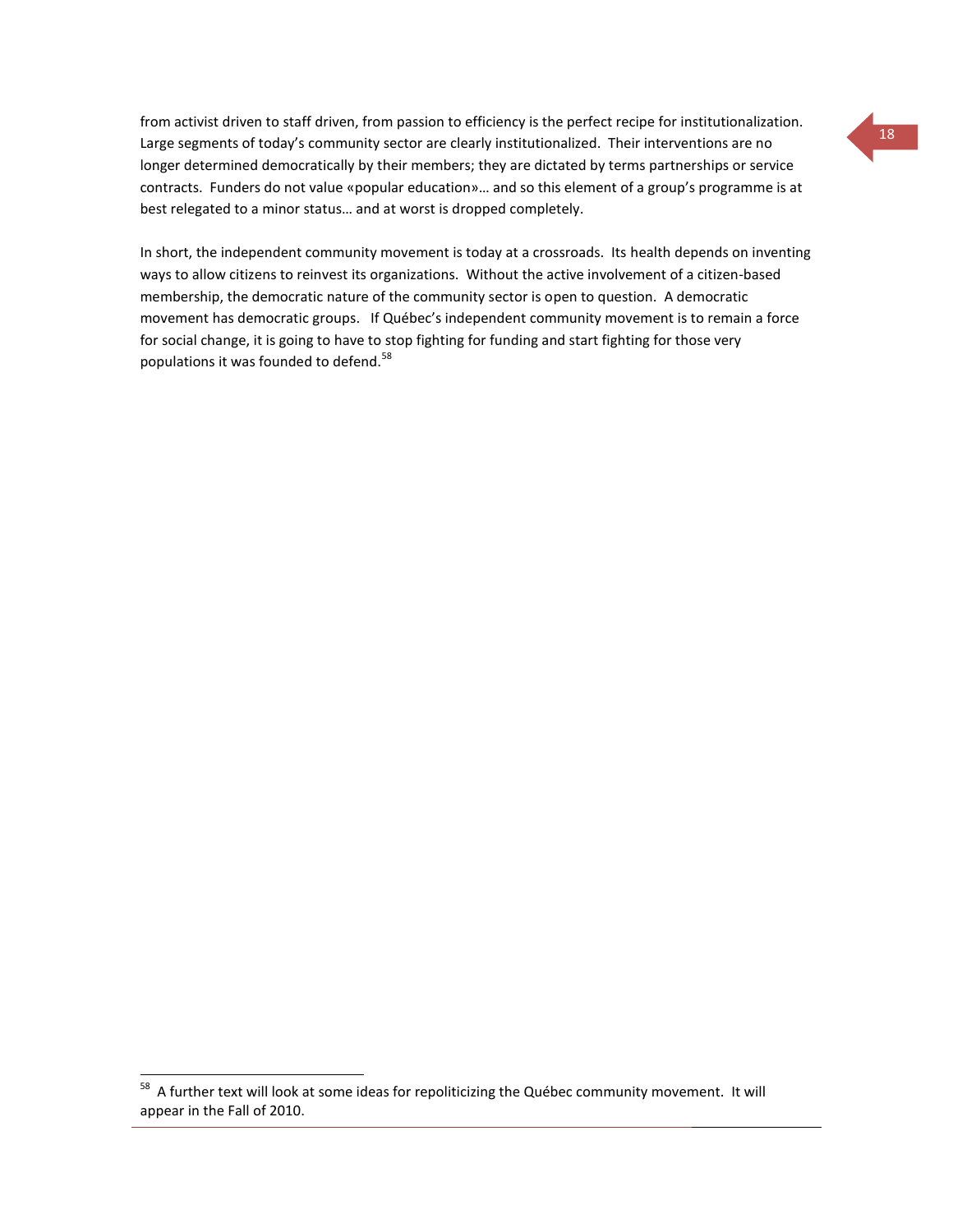## WORKS CONSULTED

#### **The policy documents:**

- *1.* Québec (2001), *Community Action: A crucial contribution to the exercise of citizenship and the social development of Québec*
- *2.* Québec (2004a), *Plan d'action en matière d'action communautaire.*
- *3.* Québec (2004b), *Cadre de référence.*

*All available at :<http://www.mess.gouv.qc.ca/publications/index.asp?categorie=0104201#liste> Site visited on April 10, 2010.*

#### **Other primary community organization sources**

- *4.* Comité aviseur de l'action communautaire autonome (1996), *Recommandation d'ensemble. Pour la reconnaissance et le financement de l'action communautaire autonome***.** Available at [: http://www.rq-aca.org/2.1definitionaca.html](http://www.rq-aca.org/2.1definitionaca.html) Site visited on April 10, 2010.
- 5. Comité aviseur, (2006), *Dix ans de lute pour la reconnaissance*. Edited by Eliana Sotomayer and Madeleine Lacombe.
- 6. Mouvement d'éducation populaire et d'action communautaire du Québec (1997), *La localisation, la régionalisation ... et la mondialisation. A*vailable at [http://www.mepacq.qc.ca](http://www.mepacq.qc.ca/)
- 7. TROVEPO *Quand la loi rencontre la tradition: rôles et pouvoirs d'un conseil d'administration,* 2003. Available at [www.trovepo.org](http://www.trovepo.org/)

#### **Secondary sources**

- 8. Bourque, Denis, «Transformation du réseau public de services sociaux et impacts sur les pratiques des intervenants sociaux au Québec», Text available at: <http://www.uqo.ca/CRCOC/Fichiers/Cahier0907Final.pdf>
- 9. Canadian Federation of Municipalities, *Mending Canada's frayed social safety net: The role of municipal governments,* March 2010. Available at: <http://www.fcm.ca/English/View.asp?mp=1297&x=1302> Site visited on April 10, 2010.
- 10. Comeau, Yvan et al*, L'organisation communautaire en mutation : Étude sur la structuration d'une profession du social*, 2009, PUL.
- 11. Conseil supérieur de l'éducation (1998), *Éduquer à la citoyenneté*, Rapport annuel, 1997- 98.
- 12. Favreau, Louis (1989), *Mouvement populaire et intervention communautaire : continuités et ruptures*, Les éditions du fleuve.
- 13. Greason, Vincent " Adult Education in Québec", in Selman, Gordon et al, *The Foundations of Adult Education in Canada, 2nd Edition,* Thompson Educational Publishing Company, Toronto 1998, pp 83-102.
- 14. Jetté, Christian (2008), *Les organismes communautaires et la transformation de l'Étatprovidence*, PUL.
- 15. Osbourne, David et Ted Gabler (1996), «Steering Not Rowing», in *Managing the Future*, MacMillan, Australia.
- 16. Vallières, Pierre *(1971 ), White Niggers of America,* McClelland and Stewart, Toronto. Translated by Joan Pinkham